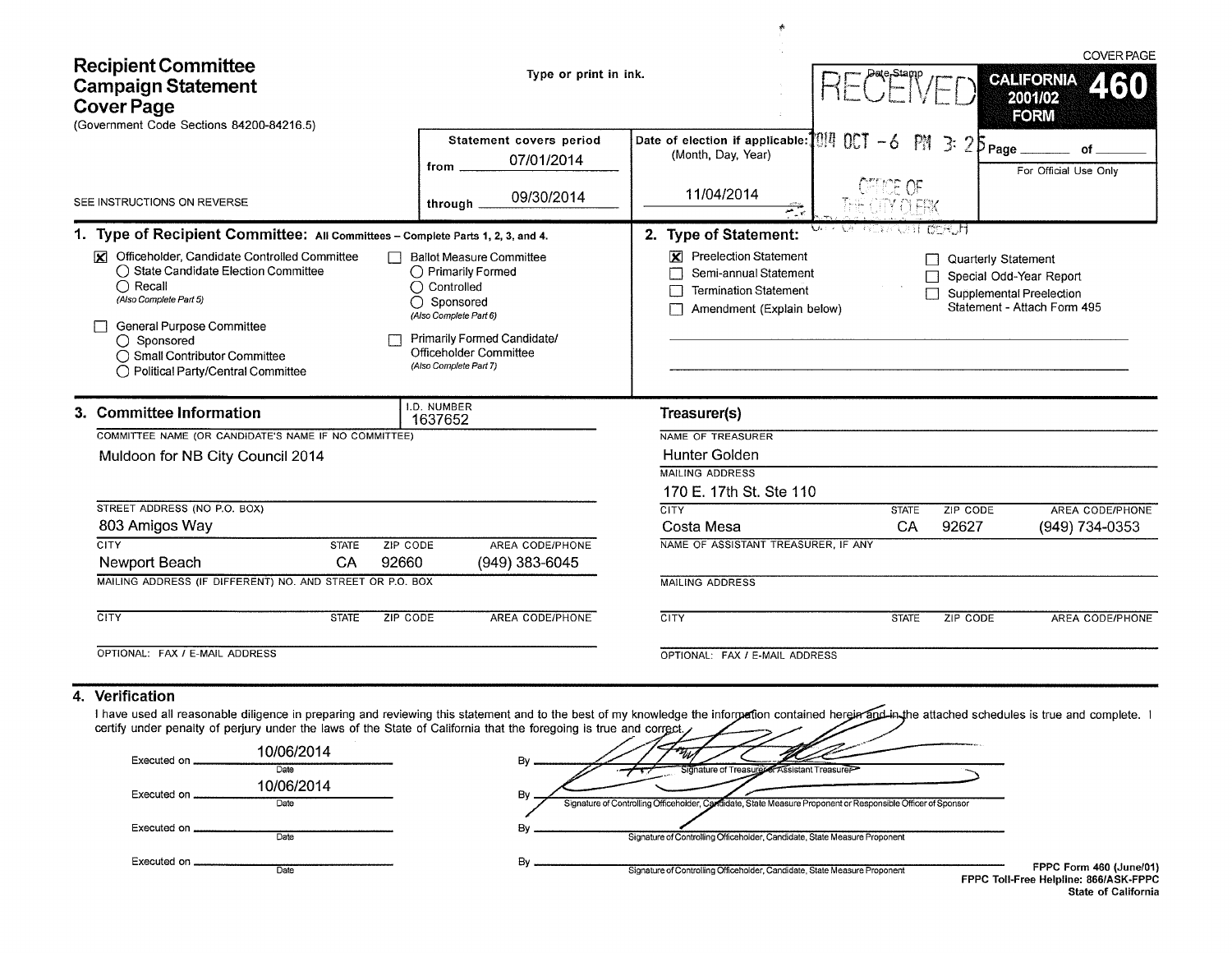## **Recipient Committee Campaign Statement Cover Page- Part 2**



#### **5. Officeholder or Candidate Controlled Committee**

| NAME OF OFFICEHOLDER OR CANDIDATE                                          |               |              |       |  |  |  |  |  |
|----------------------------------------------------------------------------|---------------|--------------|-------|--|--|--|--|--|
| Kevin Muldoon                                                              |               |              |       |  |  |  |  |  |
| OFFICE SOUGHT OR HELD (INCLUDE LOCATION AND DISTRICT NUMBER IF APPLICABLE) |               |              |       |  |  |  |  |  |
| Newport Beach City Council District 4                                      |               |              |       |  |  |  |  |  |
| RESIDENTIAL/BUSINESS ADDRESS (NO. AND STREET)                              | CITY          | <b>STATE</b> | ZIP   |  |  |  |  |  |
| 803 Amigos Way                                                             | Newport Beach |              | 92660 |  |  |  |  |  |

Related Committees Not Included in this Statement: List any committees not included in this statement that are controlled by you or are primarily formed to receive contributions or make expenditures on behalf of your candidacy.

| <b>COMMITTEE NAME</b>    |                              |          | I.D. NUMBER |                       |
|--------------------------|------------------------------|----------|-------------|-----------------------|
|                          |                              |          |             |                       |
| NAME OF TREASURER        |                              |          |             | CONTROLLED COMMITTEE? |
|                          |                              |          | <b>YES</b>  | סא ך                  |
| <b>COMMITTEE ADDRESS</b> | STREET ADDRESS (NO P.O. BOX) |          |             |                       |
|                          |                              |          |             |                       |
| <b>CITY</b>              | <b>STATE</b>                 | ZIP CODE |             | AREA CODE/PHONE       |
|                          |                              |          |             |                       |
| <b>COMMITTEE NAME</b>    |                              |          | I.D. NUMBER |                       |
|                          |                              |          |             |                       |
|                          |                              |          |             |                       |
| NAME OF TREASURER        |                              |          |             | CONTROLLED COMMITTEE? |
|                          |                              |          | <b>YES</b>  | NO.                   |
| <b>COMMITTEE ADDRESS</b> | STREET ADDRESS (NO P.O. BOX) |          |             |                       |
|                          |                              |          |             |                       |

CITY STATE ZIP CODE AREA CODE/PHONE

## **6. Ballot Measure Committee**

NAME OF BALLOT MEASURE

| BALLOT NO. OR LETTER | <b>JURISDICTION</b> | <b>JPPORT</b><br><b>PPOSE</b><br>سيستد |
|----------------------|---------------------|----------------------------------------|
|                      |                     |                                        |

Identify the controlling officeholder, candidate, or state measure proponent, if any.

NAME OF OFFICEHOLDER. CANDIDATE, OR PROPONENT

| OFFICE SOUGHT OR HELD | I DISTRICT NO. IF ANY |
|-----------------------|-----------------------|
|                       |                       |

**7. Primarily Formed Committee** List names of afficehalder(s) or candidate(s) far which this committee is primarily formed.

| NAME OF OFFICEHOLDER OR CANDIDATE | OFFICE SOUGHT OR HELD | <b>SUPPORT</b><br><b>OPPOSE</b> |
|-----------------------------------|-----------------------|---------------------------------|
| NAME OF OFFICEHOLDER OR CANDIDATE | OFFICE SOUGHT OR HELD | <b>SUPPORT</b><br>OPPOSE        |
| NAME OF OFFICEHOLDER OR CANDIDATE | OFFICE SOUGHT OR HELD | <b>SUPPORT</b><br>OPPOSE        |
| NAME OF OFFICEHOLDER OR CANDIDATE | OFFICE SOUGHT OR HELD | <b>SUPPORT</b><br>OPPOSE        |

Attach continuation sheets if necessary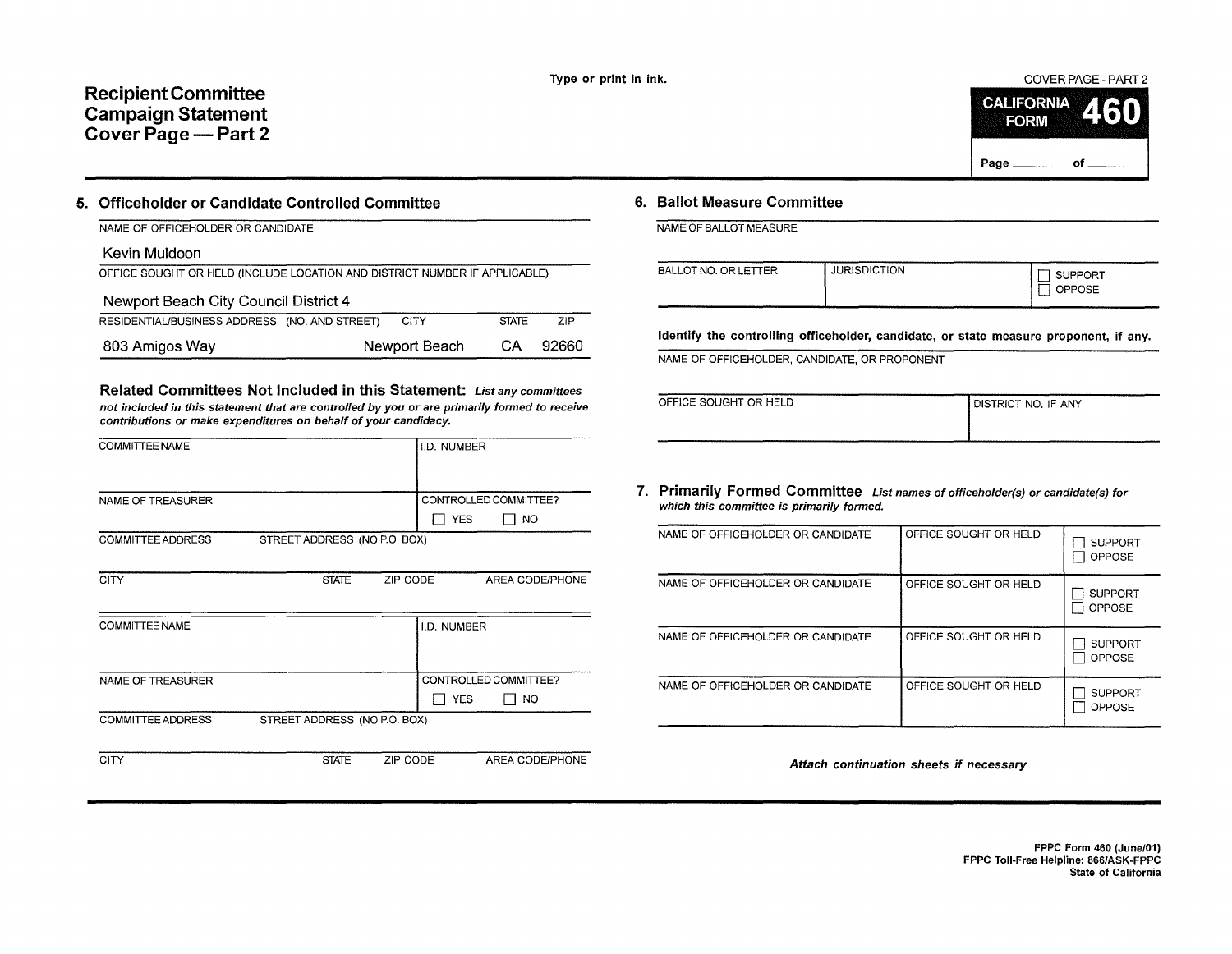| <b>Campaign Disclosure Statement</b>                                   |    | Type or print in ink.                                      |              |                                                                                        |               |                                                                                      |                                                                                  | <b>SUMMARY PAGE</b>     |
|------------------------------------------------------------------------|----|------------------------------------------------------------|--------------|----------------------------------------------------------------------------------------|---------------|--------------------------------------------------------------------------------------|----------------------------------------------------------------------------------|-------------------------|
| <b>Summary Page</b>                                                    |    | Amounts may be rounded<br>to whole dollars.                |              |                                                                                        | from $\equiv$ | Statement covers period<br>07/01/2014                                                | <b>CALIFORNIA</b><br><b>FORM</b>                                                 |                         |
| SEE INSTRUCTIONS ON REVERSE                                            |    |                                                            |              |                                                                                        | through _     | 09/30/2014                                                                           | Page $\_\_\_\_$ of $\_\_\_\$                                                     |                         |
| NAME OF FILER                                                          |    |                                                            |              |                                                                                        |               |                                                                                      | <b>I.D. NUMBER</b>                                                               |                         |
| Muldoon for NB City Council 2014                                       |    |                                                            |              |                                                                                        |               |                                                                                      | 1367652                                                                          |                         |
| <b>Contributions Received</b>                                          |    | Column A<br>TOTAL THIS PERIOD<br>(FROM ATTACHED SCHEDULES) |              | Column B<br>CALENDAR YEAR<br>TOTAL TO DATE                                             |               | <b>Calendar Year Summary for Candidates</b><br>Running in Both the State Primary and |                                                                                  |                         |
|                                                                        |    | 16,223.00                                                  |              |                                                                                        | 34,973.00     | <b>General Elections</b>                                                             |                                                                                  |                         |
|                                                                        |    | $-1,000.00$                                                |              |                                                                                        | 750.00        |                                                                                      | 1/1 through 6/30                                                                 | 7/1 to Date             |
|                                                                        |    | 15,223.00                                                  |              |                                                                                        | 35,723.00     | 20. Contributions                                                                    | $\sim$ $\sim$ $\sim$ $\sim$ $\sim$                                               |                         |
| 4.                                                                     |    | 863.00                                                     |              |                                                                                        | 1,863.00      | Received<br>21. Expenditures                                                         |                                                                                  |                         |
| 5. TOTAL CONTRIBUTIONS RECEIVED  Add Lines 3 + 4                       |    | 16,086.00                                                  | $\mathbf S$  |                                                                                        | 37,586.00     | Made<br>S.                                                                           |                                                                                  |                         |
| <b>Expenditures Made</b>                                               |    | 19,292.14                                                  |              |                                                                                        | 19,668.19     | <b>Expenditure Limit Summary for State</b><br><b>Candidates</b>                      |                                                                                  |                         |
|                                                                        |    | 0                                                          | $\mathbf{s}$ |                                                                                        | $\mathbf{0}$  |                                                                                      |                                                                                  |                         |
|                                                                        |    | 19,292.14                                                  | \$.          |                                                                                        | 19,668.19     |                                                                                      | 22. Cumulative Expenditures Made*<br>(If Subject to Voluntary Expenditure Limit) |                         |
| 9. Accrued Expenses (Unpaid Bills)  Schedule F, Line 3                 |    | 0                                                          |              |                                                                                        | 0             |                                                                                      |                                                                                  |                         |
|                                                                        |    | $\Omega$                                                   |              |                                                                                        | $\Omega$      | Date of Election<br>(mm/dd/yy)                                                       |                                                                                  | <b>Total to Date</b>    |
|                                                                        |    | 19,292.14                                                  |              |                                                                                        | 19,668.19     |                                                                                      |                                                                                  | $\sim$                  |
| <b>Current Cash Statement</b>                                          |    |                                                            |              |                                                                                        |               |                                                                                      |                                                                                  | $\frac{1}{2}$           |
| 12. Beginning Cash Balance  Previous Summary Page, Line 16 \$          |    | 20,123.95                                                  |              | To calculate Column B, add                                                             |               |                                                                                      |                                                                                  |                         |
|                                                                        |    | 15,223.00                                                  |              | amounts in Column A to the                                                             |               |                                                                                      |                                                                                  |                         |
|                                                                        |    | $\mathbf{0}$                                               |              | corresponding amounts<br>from Column B of your last                                    |               |                                                                                      |                                                                                  | $\sim$                  |
|                                                                        |    | 19,292.14                                                  |              | report. Some amounts in<br>Column A may be negative                                    |               |                                                                                      |                                                                                  |                         |
| 16. ENDING CASH BALANCE  Add Lines 12 + 13 + 14, then subtract Line 15 | -S | 16,054.81                                                  |              | figures that should be                                                                 |               |                                                                                      |                                                                                  |                         |
| If this is a termination statement, Line 16 must be zero.              |    |                                                            |              | subtracted from previous<br>period amounts. If this is                                 |               |                                                                                      |                                                                                  |                         |
|                                                                        |    | 0                                                          |              | the first report being filed<br>for this calendar year, only<br>carry over the amounts |               | Since January 1, 2001. Amounts in this section may be                                |                                                                                  |                         |
| <b>Cash Equivalents and Outstanding Debts</b>                          |    |                                                            |              | from Lines 2, 7, and 9 (if<br>any).                                                    |               | different from amounts reported in Column B.                                         |                                                                                  |                         |
|                                                                        |    | $\Omega$                                                   |              |                                                                                        |               |                                                                                      |                                                                                  |                         |
|                                                                        |    | 0                                                          |              |                                                                                        |               |                                                                                      | FPPC Toll-Free Helpline: 866/ASK-FPPC                                            | FPPC Form 460 (June/01) |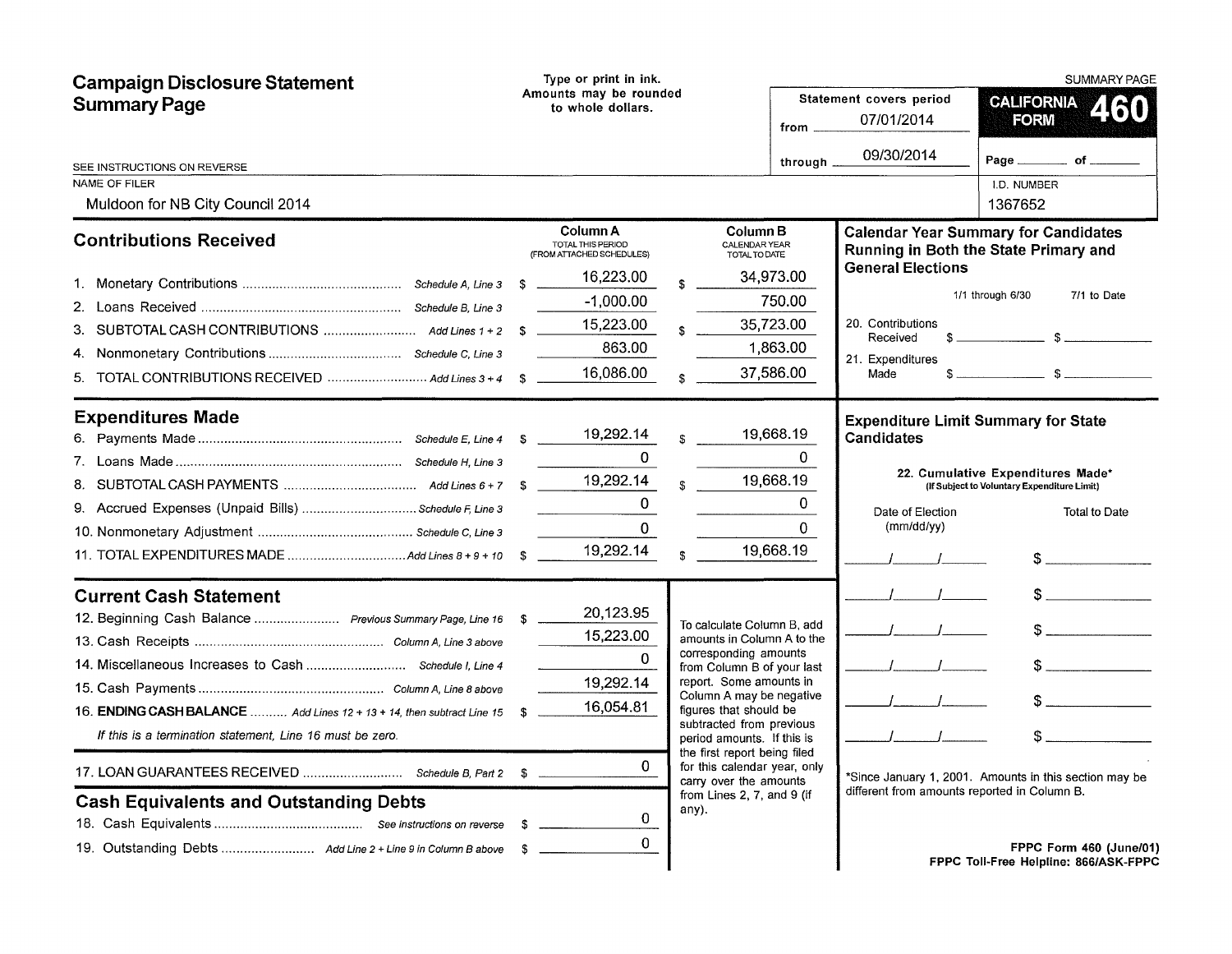| <b>Schedule A</b><br><b>Monetary Contributions Received</b> |                                                                                                                                                                                                                                                     |                                                                                     | Type or print in ink.<br>Amounts may be rounded<br>to whole dollars.                                | Statement covers period<br>from                 | 07/01/2014                                                       | SCHEDULE A<br><b>CALIFORNIA</b><br>460<br><b>FORM</b>         |                                                                                                                              |  |            |
|-------------------------------------------------------------|-----------------------------------------------------------------------------------------------------------------------------------------------------------------------------------------------------------------------------------------------------|-------------------------------------------------------------------------------------|-----------------------------------------------------------------------------------------------------|-------------------------------------------------|------------------------------------------------------------------|---------------------------------------------------------------|------------------------------------------------------------------------------------------------------------------------------|--|------------|
| SEE INSTRUCTIONS ON REVERSE                                 |                                                                                                                                                                                                                                                     |                                                                                     |                                                                                                     | through _                                       | 09/30/2014                                                       |                                                               | Page _________ of ____                                                                                                       |  |            |
| NAME OF FILER                                               |                                                                                                                                                                                                                                                     |                                                                                     |                                                                                                     |                                                 |                                                                  | I.D. NUMBER                                                   |                                                                                                                              |  |            |
|                                                             | Muldoon for NB City Council 2014                                                                                                                                                                                                                    |                                                                                     |                                                                                                     |                                                 |                                                                  | 1367652                                                       |                                                                                                                              |  |            |
| <b>DATE</b><br><b>RECEIVED</b>                              | FULL NAME, STREET ADDRESS AND ZIP CODE OF CONTRIBUTOR<br>(IF COMMITTEE, ALSO ENTER I.D. NUMBER)                                                                                                                                                     | <b>CONTRIBUTOR</b><br>CODE *                                                        | IF AN INDIVIDUAL, ENTER<br>OCCUPATION AND EMPLOYER<br>(IF SELF-EMPLOYED, ENTER NAME<br>OF BUSINESS) | <b>AMOUNT</b><br><b>RECEIVED THIS</b><br>PERIOD | CUMULATIVE TO DATE<br><b>CALENDAR YEAR</b><br>(JAN. 1 - DEC. 31) |                                                               | PER ELECTION<br>TO DATE<br>(IF REQUIRED)                                                                                     |  |            |
| 07/11/2014                                                  | Lee Weingart                                                                                                                                                                                                                                        | <b>VIND</b><br>$\Box$ COM<br>$\Box$ OTH<br>$\Box$ PTY                               | Owner<br><b>LNE Group</b>                                                                           | \$150.00                                        | \$150.00                                                         |                                                               | \$150.00                                                                                                                     |  |            |
| 07/15/2014                                                  | Baric & Tran                                                                                                                                                                                                                                        | $\square$ scc<br>$\square$ IND<br>$\Box$ COM<br>⊽отн<br>$\Box$ PTY<br>$\square$ scc |                                                                                                     | \$1,100.00                                      | \$1.100.00                                                       |                                                               |                                                                                                                              |  | \$1,100.00 |
| 07/24/2014                                                  | <b>NBCC Land</b>                                                                                                                                                                                                                                    | $\square$ ind<br>$\Box$ COM<br>⊽отн<br>$\square$ PTY<br>$\square$ scc               |                                                                                                     | \$1,000.00                                      | \$1,000.00                                                       |                                                               | \$1,000.00                                                                                                                   |  |            |
| 07/25/2014                                                  | <b>Edward Susolik</b>                                                                                                                                                                                                                               | <b>VIND</b><br>Псом<br>$\Box$ OTH<br>$\Box$ PTY<br>$\square$ scc                    | Attorney<br>Callahan & Blaine                                                                       | \$500.00                                        | \$500.00                                                         |                                                               | \$500.00                                                                                                                     |  |            |
| 08/11/2014                                                  | <b>Marshall Duffield</b>                                                                                                                                                                                                                            | $\nabla$ IND<br>$\Box$ COM<br>$\Box$ OTH<br>$\Box$ PTY<br>$\square$ scc             | Owner<br>Duffy                                                                                      | \$500.00                                        | \$500.00                                                         |                                                               | \$500.00                                                                                                                     |  |            |
|                                                             |                                                                                                                                                                                                                                                     |                                                                                     | <b>SUBTOTAL \$</b>                                                                                  | \$3,250.00                                      |                                                                  |                                                               |                                                                                                                              |  |            |
|                                                             | <b>Schedule A Summary</b><br>1. Amount received this period - itemized monetary contributions.<br>2. Amount received this period - unitemized monetary contributions of less than \$100 \$<br>3. Total monetary contributions received this period. |                                                                                     |                                                                                                     | \$3,250.00<br>\$473.00<br>\$16,223.00           |                                                                  | *Contributor Codes<br>IND-Individual<br>PTY - Political Party | COM-Recipient Committee<br>(other than PTY or SCC)<br>OTH - Other (e.g., business entity)<br>SCC-Small Contributor Committee |  |            |
|                                                             | (Add Lines 1 and 2. Enter here and on the Summary Page, Column A, Line 1.)  TOTAL \$                                                                                                                                                                |                                                                                     |                                                                                                     |                                                 |                                                                  |                                                               | FPPC Form 460 (January/05)                                                                                                   |  |            |

FPPC Toll-Free Helpline: 866/ASK-FPPC (866/275-3772)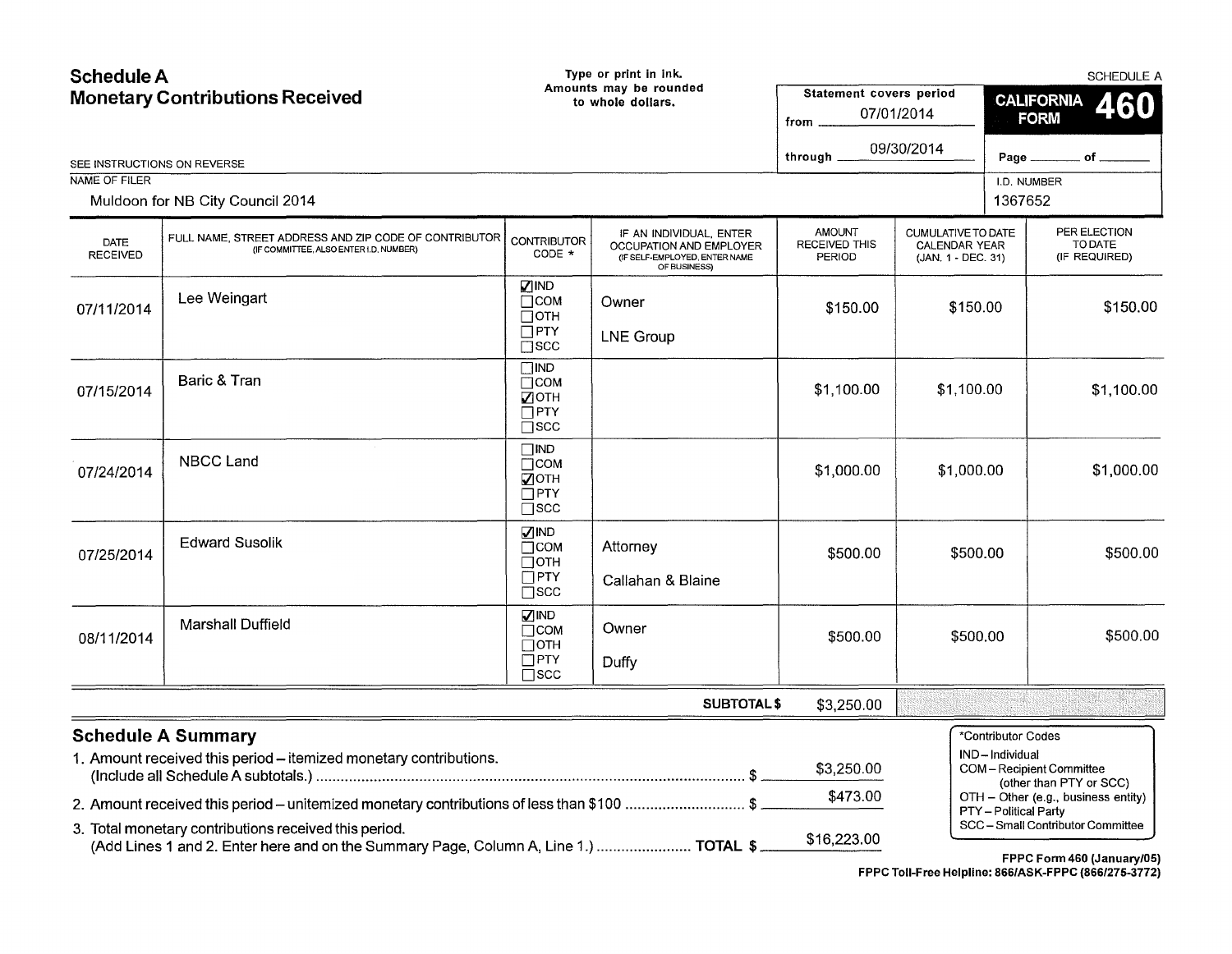| <b>Schedule A (Continuation Sheet)</b><br><b>Monetary Contributions Received</b> |                                                                                                 |                                                                                              | Type or print in ink.<br>Amounts may be rounded<br>to whole dollars.                                | <b>Statement covers period</b><br>07/01/2014<br>from .<br>through. | 09/30/2014                                                       | SCHEDULE A (CONT.)<br><b>CALIFORNIA</b><br>460<br><b>FORM</b><br>Page<br>of |                                          |  |            |
|----------------------------------------------------------------------------------|-------------------------------------------------------------------------------------------------|----------------------------------------------------------------------------------------------|-----------------------------------------------------------------------------------------------------|--------------------------------------------------------------------|------------------------------------------------------------------|-----------------------------------------------------------------------------|------------------------------------------|--|------------|
| NAME OF FILER                                                                    |                                                                                                 |                                                                                              |                                                                                                     |                                                                    |                                                                  | I.D. NUMBER                                                                 |                                          |  |            |
|                                                                                  | Muldoon for NB City Council 2014                                                                |                                                                                              |                                                                                                     |                                                                    |                                                                  | 1367652                                                                     |                                          |  |            |
| DATE<br><b>RECEIVED</b>                                                          | FULL NAME, STREET ADDRESS AND ZIP CODE OF CONTRIBUTOR<br>(IF COMMITTEE, ALSO ENTER I.D. NUMBER) | <b>CONTRIBUTOR</b><br>CODE *                                                                 | IF AN INDIVIDUAL, ENTER<br>OCCUPATION AND EMPLOYER<br>(IF SELF-EMPLOYED, ENTER NAME<br>OF BUSINESS) | <b>AMOUNT</b><br>RECEIVED THIS<br>PERIOD                           | CUMULATIVE TO DATE<br><b>CALENDAR YEAR</b><br>(JAN. 1 - DEC. 31) |                                                                             | PER ELECTION<br>TO DATE<br>(IF REQUIRED) |  |            |
| 08/14/2014                                                                       | Coalition to Preserve Newport Harbor<br>Committee ID# 1349803                                   | $\square$ IND<br>$\sqrt{2}$ COM<br>$\Box$ OTH<br>$\Box$ PTY<br>$\square$ scc                 |                                                                                                     | \$1,000.00                                                         | \$1,100.00                                                       |                                                                             |                                          |  | \$1,100.00 |
| 09/07/2014                                                                       | Jon Fosheim                                                                                     | $\nabla$ IND<br>$\Box$ COM<br>$\Box$ OTH<br>$\Box$ PTY<br>$\square$ scc                      | Retired<br>Retired                                                                                  | \$100.00                                                           | \$100.00                                                         |                                                                             | \$100.00                                 |  |            |
| 09/08/2014                                                                       | Diane Dixon                                                                                     | $\nabla$ IND<br>$\Box$ COM<br>$\Box$ OTH<br>$\overline{\Box}$ PTY<br>$\square$ scc           | Consultant<br>Self                                                                                  | \$250.00                                                           | \$250.00                                                         |                                                                             | \$250.00                                 |  |            |
| 09/11/2014                                                                       | <b>Timothy Sullivan</b>                                                                         | $\nabla$ IND<br>$\Box$ COM<br>$\Box$ OTH<br>$\Box$ PTY<br>$\square$ scc                      | President & CEO<br>Sullivan Petroleum Co                                                            | \$1,100.00                                                         | \$1,100.00                                                       |                                                                             |                                          |  | \$1,100.00 |
| 09/15/2014                                                                       | <b>Susan Riddle</b>                                                                             | <b>ZIND</b><br>$\overline{\Box}$ COM<br>$\Box$ OTH<br>$\overline{\Box}$ PTY<br>$\square$ scc | <b>Flight Attendant</b><br><b>American Airlines</b>                                                 | \$1,100.00                                                         | \$1,100.00                                                       |                                                                             | \$1,100.00                               |  |            |
|                                                                                  |                                                                                                 |                                                                                              | <b>SUBTOTAL\$</b>                                                                                   | \$3,550.00                                                         |                                                                  |                                                                             |                                          |  |            |

\*Contributor Codes IND -Individual COM- Recipient Committee (other than PTY or SCC) OTH - Other (e.g., business entity) PTY- Political Party SCC- Small Contributor Committee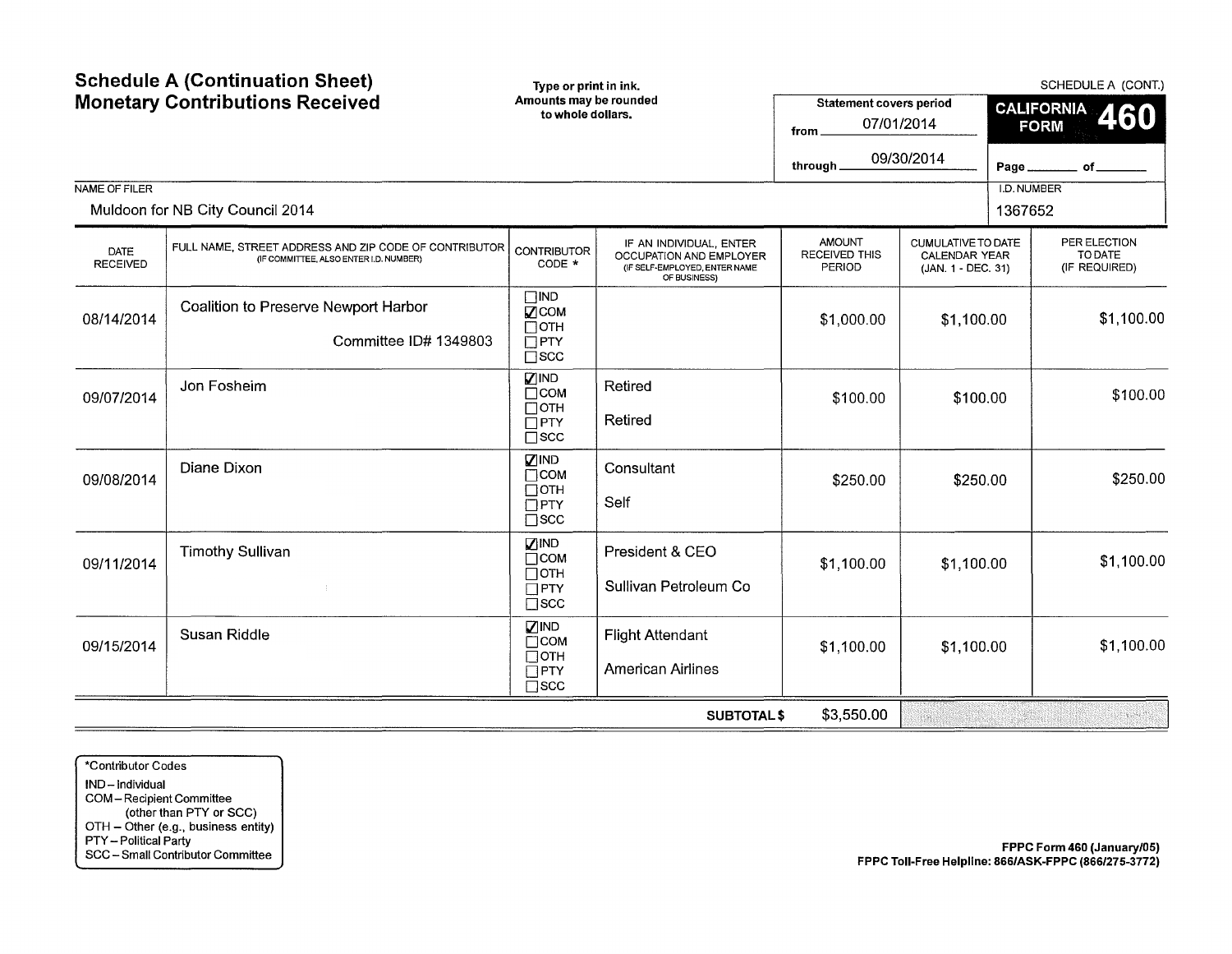| <b>Schedule A (Continuation Sheet)</b><br><b>Monetary Contributions Received</b> |                                                                                                 | Type or print in ink.<br>Amounts may be rounded<br>to whole dollars.      |                                                                                                     | <b>Statement covers period</b><br>from<br>through. | 07/01/2014<br>09/30/2014                                         | SCHEDULE A (CONT.)<br><b>CALIFORNIA</b><br>460<br><b>FORM</b><br>_______ of ___<br>Page_ |                                          |  |          |
|----------------------------------------------------------------------------------|-------------------------------------------------------------------------------------------------|---------------------------------------------------------------------------|-----------------------------------------------------------------------------------------------------|----------------------------------------------------|------------------------------------------------------------------|------------------------------------------------------------------------------------------|------------------------------------------|--|----------|
| NAME OF FILER                                                                    | Muldoon for NB City Council 2014                                                                |                                                                           |                                                                                                     |                                                    |                                                                  | I.D. NUMBER<br>1367652                                                                   |                                          |  |          |
| <b>DATE</b><br><b>RECEIVED</b>                                                   | FULL NAME, STREET ADDRESS AND ZIP CODE OF CONTRIBUTOR<br>(IF COMMITTEE, ALSO ENTER I.D. NUMBER) | <b>CONTRIBUTOR</b><br>CODE *                                              | IF AN INDIVIDUAL, ENTER<br>OCCUPATION AND EMPLOYER<br>(IF SELF-EMPLOYED, ENTER NAME<br>OF BUSINESS) | <b>AMOUNT</b><br>RECEIVED THIS<br>PERIOD           | CUMULATIVE TO DATE<br><b>CALENDAR YEAR</b><br>(JAN. 1 - DEC. 31) |                                                                                          | PER ELECTION<br>TO DATE<br>(IF REQUIRED) |  |          |
| 09/17/2014                                                                       | <b>Richard Browne</b>                                                                           | <b>ZIND</b><br>$\Box$ COM<br>$\Box$ OTH<br>$\Box$ PTY<br>$\square$ scc    | CEO<br>Carlton Browne & Co.                                                                         | \$750.00                                           | \$750.00                                                         |                                                                                          |                                          |  | \$750.00 |
| 09/20/2014                                                                       | <b>Patrick Dirk</b>                                                                             | <b>VIND</b><br>$\Box$ COM<br>$\Box$ OTH<br>$\Box$ PTY<br>$\square$ scc    | CEO<br>Troy Group, Inc.                                                                             | \$1,000.00                                         | \$1,000.00                                                       |                                                                                          | \$1,000.00                               |  |          |
| 09/23/2014                                                                       | Patrick Dixon                                                                                   | <b>ZIND</b><br>$\Box$ COM<br>$\Box$ OTH<br>$\Box$ PTY<br>$\square$ scc    | Attorney<br>Self                                                                                    | \$250.00                                           | \$250.00                                                         |                                                                                          | \$250.00                                 |  |          |
| 09/25/2014                                                                       | <b>Regal Court Reporting</b>                                                                    | $\Box$ IND<br>$\Box$ COM<br><b>√</b> ОТН<br>$\Box$ PTY<br>$\square$ scc   |                                                                                                     | \$500.00                                           | \$500.00                                                         |                                                                                          | \$1000.00                                |  |          |
| 09/25/2014                                                                       | Michael McClellan                                                                               | <b>ZIND</b><br>$\Box$ COM<br>$\square$ OTH<br>$\Box$ PTY<br>$\square$ scc | Attorney<br>Newmeyer & Dillion, LLP                                                                 | \$500.00                                           | \$500.00                                                         |                                                                                          | \$750.00                                 |  |          |
|                                                                                  |                                                                                                 |                                                                           | <b>SUBTOTAL \$</b>                                                                                  | \$3,000.00                                         |                                                                  |                                                                                          |                                          |  |          |

\*Contributor Codes IND-Individual COM- Recipient Committee (other than PTY or SCC) OTH- Other (e.g., business entity) PTY- Political Party SCC- Small Contributor Committee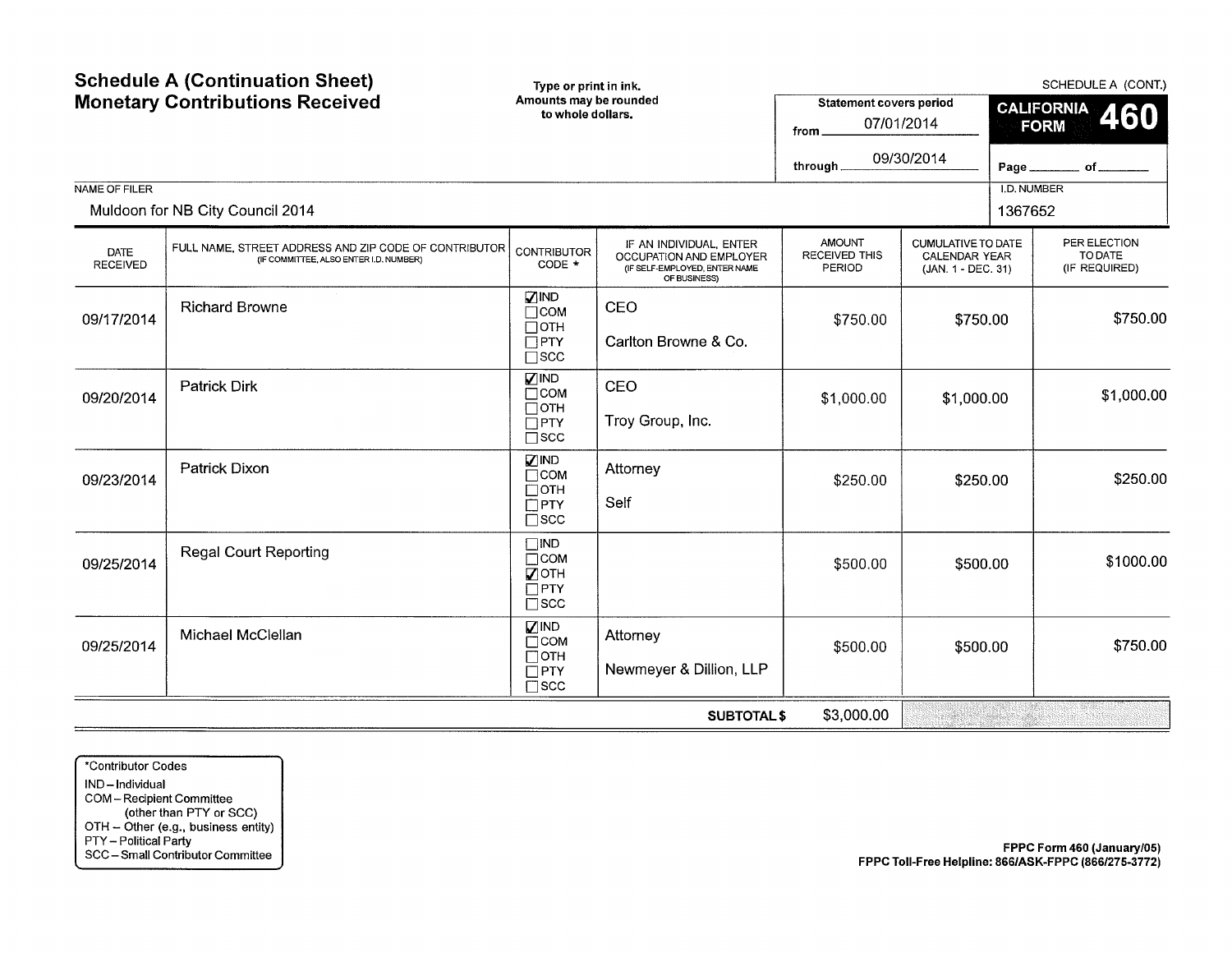| <b>Schedule A (Continuation Sheet)</b><br><b>Monetary Contributions Received</b><br><b>NAME OF FILER</b><br>Muldoon for NB City Council 2014 |                                                                                                 | Type or print in ink.<br>Amounts may be rounded<br>to whole dollars.   |                                                                                                     | <b>Statement covers period</b><br>07/01/2014<br>from<br>through. | 09/30/2014                                                              | SCHEDULE A (CONT.)<br><b>CALIFORNIA</b><br>460<br><b>FORM</b><br>Page.<br>of $\_$<br><b>I.D. NUMBER</b><br>1367652 |                                          |  |          |
|----------------------------------------------------------------------------------------------------------------------------------------------|-------------------------------------------------------------------------------------------------|------------------------------------------------------------------------|-----------------------------------------------------------------------------------------------------|------------------------------------------------------------------|-------------------------------------------------------------------------|--------------------------------------------------------------------------------------------------------------------|------------------------------------------|--|----------|
|                                                                                                                                              |                                                                                                 |                                                                        |                                                                                                     |                                                                  |                                                                         |                                                                                                                    |                                          |  |          |
| DATE<br><b>RECEIVED</b>                                                                                                                      | FULL NAME, STREET ADDRESS AND ZIP CODE OF CONTRIBUTOR<br>(IF COMMITTEE, ALSO ENTER I.D. NUMBER) | <b>CONTRIBUTOR</b><br>CODE *                                           | IF AN INDIVIDUAL, ENTER<br>OCCUPATION AND EMPLOYER<br>(IF SELF-EMPLOYED, ENTER NAME<br>OF BUSINESS) | <b>AMOUNT</b><br><b>RECEIVED THIS</b><br>PERIOD                  | <b>CUMULATIVE TO DATE</b><br><b>CALENDAR YEAR</b><br>(JAN. 1 - DEC. 31) |                                                                                                                    | PER ELECTION<br>TO DATE<br>(IF REQUIRED) |  |          |
| 09/25/2014                                                                                                                                   | Denys Oberman                                                                                   | $\nabla$ IND<br>$\Box$ COM<br>$\Box$ OTH<br>$\Box$ PTY<br>$\Box$ scc   | CEO<br>Oberman Associates Inc.                                                                      | \$750.00                                                         | \$750.00                                                                |                                                                                                                    |                                          |  | \$750.00 |
| 09/25/2014                                                                                                                                   | <b>Richard Godber</b>                                                                           | <b>VIND</b><br>$\Box$ COM<br>$\Box$ OTH<br>$\Box$ PTY<br>$\square$ scc | Chairman<br>Trojan Battery Co.                                                                      | \$500.00                                                         | \$500.00                                                                |                                                                                                                    | \$500.00                                 |  |          |
| 09/27/2014                                                                                                                                   | Vincente Andio                                                                                  | <b>VIND</b><br>$\Box$ COM<br>$\Box$ OTH<br>$\Box$ PTY<br>$\square$ scc | Chairman<br>Aerie Pharmaceuticals                                                                   | \$100.00                                                         | \$100.00                                                                |                                                                                                                    | \$100.00                                 |  |          |
| 09/29/2014                                                                                                                                   | <b>Thomas Linden</b>                                                                            | <b>ZIND</b><br>$\Box$ COM<br>$\Box$ OTH<br>$\Box$ PTY<br>$\square$ scc | President<br>Linco Investment Co.                                                                   | \$250.00                                                         | \$250.00                                                                |                                                                                                                    |                                          |  | \$250.00 |
| 09/29/2014                                                                                                                                   | Donald Ayres                                                                                    | <b>ZIND</b><br>$\Box$ COM<br>$\Box$ OTH<br>$\Box$ PTY<br>$\square$ scc | Chairman<br>Ayres                                                                                   | \$100.00                                                         | \$100.00                                                                |                                                                                                                    | \$100.00                                 |  |          |
|                                                                                                                                              |                                                                                                 |                                                                        | <b>SUBTOTAL\$</b>                                                                                   | \$1,700.00                                                       |                                                                         |                                                                                                                    |                                          |  |          |

\*Contributor Codes IND-Individual COM - Recipient Committee (other than PTY or SCC) OTH- Other (e.g., business entity) PTY- Political Party SCC- Small Contributor Committee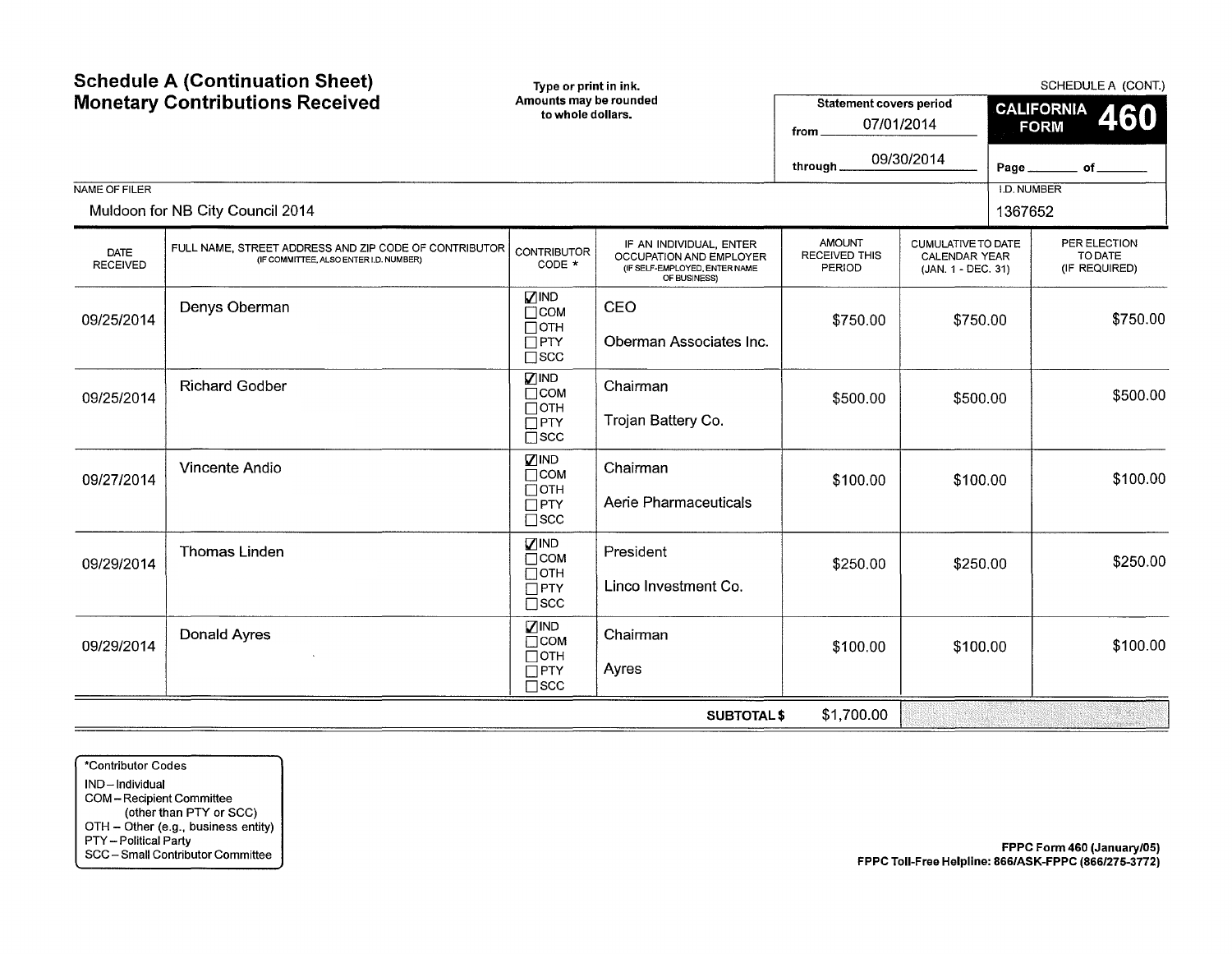|                         | <b>Schedule A (Continuation Sheet)</b><br>Type or print in ink.<br><b>Monetary Contributions Received</b><br>Amounts may be rounded<br>to whole dollars. |                                                                                  |                                                                                                     | <b>Statement covers period</b><br>from                 | 07/01/2014                                                       | SCHEDULE A (CONT.)<br><b>CALIFORNIA</b><br>460<br><b>FORM</b> |                                          |  |
|-------------------------|----------------------------------------------------------------------------------------------------------------------------------------------------------|----------------------------------------------------------------------------------|-----------------------------------------------------------------------------------------------------|--------------------------------------------------------|------------------------------------------------------------------|---------------------------------------------------------------|------------------------------------------|--|
|                         |                                                                                                                                                          |                                                                                  |                                                                                                     | through.                                               | 09/30/2014                                                       | Page,                                                         | $of$ <sub>---</sub>                      |  |
| NAME OF FILER           | Muldoon for NB City Council 2014                                                                                                                         |                                                                                  |                                                                                                     |                                                        |                                                                  | <b>I.D. NUMBER</b><br>1367652                                 |                                          |  |
| DATE<br><b>RECEIVED</b> | FULL NAME, STREET ADDRESS AND ZIP CODE OF CONTRIBUTOR<br>(IF COMMITTEE, ALSO ENTER I.D. NUMBER)                                                          | <b>CONTRIBUTOR</b><br>CODE *                                                     | IF AN INDIVIDUAL, ENTER<br>OCCUPATION AND EMPLOYER<br>(IF SELF-EMPLOYED, ENTER NAME<br>OF BUSINESS) | <b>AMOUNT</b><br><b>RECEIVED THIS</b><br><b>PERIOD</b> | CUMULATIVE TO DATE<br><b>CALENDAR YEAR</b><br>(JAN. 1 - DEC. 31) |                                                               | PER ELECTION<br>TO DATE<br>(IF REQUIRED) |  |
| 06/29/2014              | <b>Delta Partners LLC</b>                                                                                                                                | $\square$ IND<br>$\Box$ COM<br>$\nabla$ OTH<br>$\Box$ PTY<br>$\square$ scc       |                                                                                                     | \$500.00                                               |                                                                  | \$500.00<br>\$500.00                                          |                                          |  |
| 09/29/2014              | Anita Seiveley                                                                                                                                           | $\square$ IND<br>$\Box$ COM<br>$\Box$ OTH<br>$\Box$ PTY<br>$\overline{\Box}$ scc | Dir of Land Acquisition<br><b>Colco Properties</b>                                                  | \$100.00                                               | \$100.00                                                         |                                                               | \$100.00                                 |  |
| 09/29/2014              | Mike Fuerst                                                                                                                                              | $\square$ IND<br>$\Box$ COM<br>$\Box$ OTH<br>$\Box$ PTY<br>$\square$ scc         | Retired<br>Retired                                                                                  | \$100.00                                               | \$100.00                                                         |                                                               | \$100.00                                 |  |
| 09/29/2014              | Dennis Repp                                                                                                                                              | <b>ZIND</b><br>$\Box$ COM<br>$\Box$ OTH<br>$\Box$ PTY<br>$\Box$ scc              | Retired<br>Retired                                                                                  | \$1,000.00<br>\$1,000.00                               |                                                                  |                                                               | \$1,000.00                               |  |
| 09/29/2014              | <b>Bo Brusco</b>                                                                                                                                         | $\Box$ IND<br>$\Box$ COM<br>■ОТН<br>$\Box$ PTY<br>$\square$ scc                  |                                                                                                     | \$100.00                                               | \$100.00                                                         |                                                               | \$100.00                                 |  |
|                         |                                                                                                                                                          |                                                                                  | <b>SUBTOTAL\$</b>                                                                                   | \$1,800.00                                             | a wa                                                             |                                                               | <u>ti valokan</u><br>53.QQ               |  |

\*Contributor Codes IND -Individual COM- Recipient Committee (other than PTY or SCC) OTH- Other (e.g., business entity) PTY- Political Party SCC- Small Contributor Committee

FPPC Form 460 (January/05) FPPC Toll-Free Helpline: 866/ASK-FPPC (866/275-3772)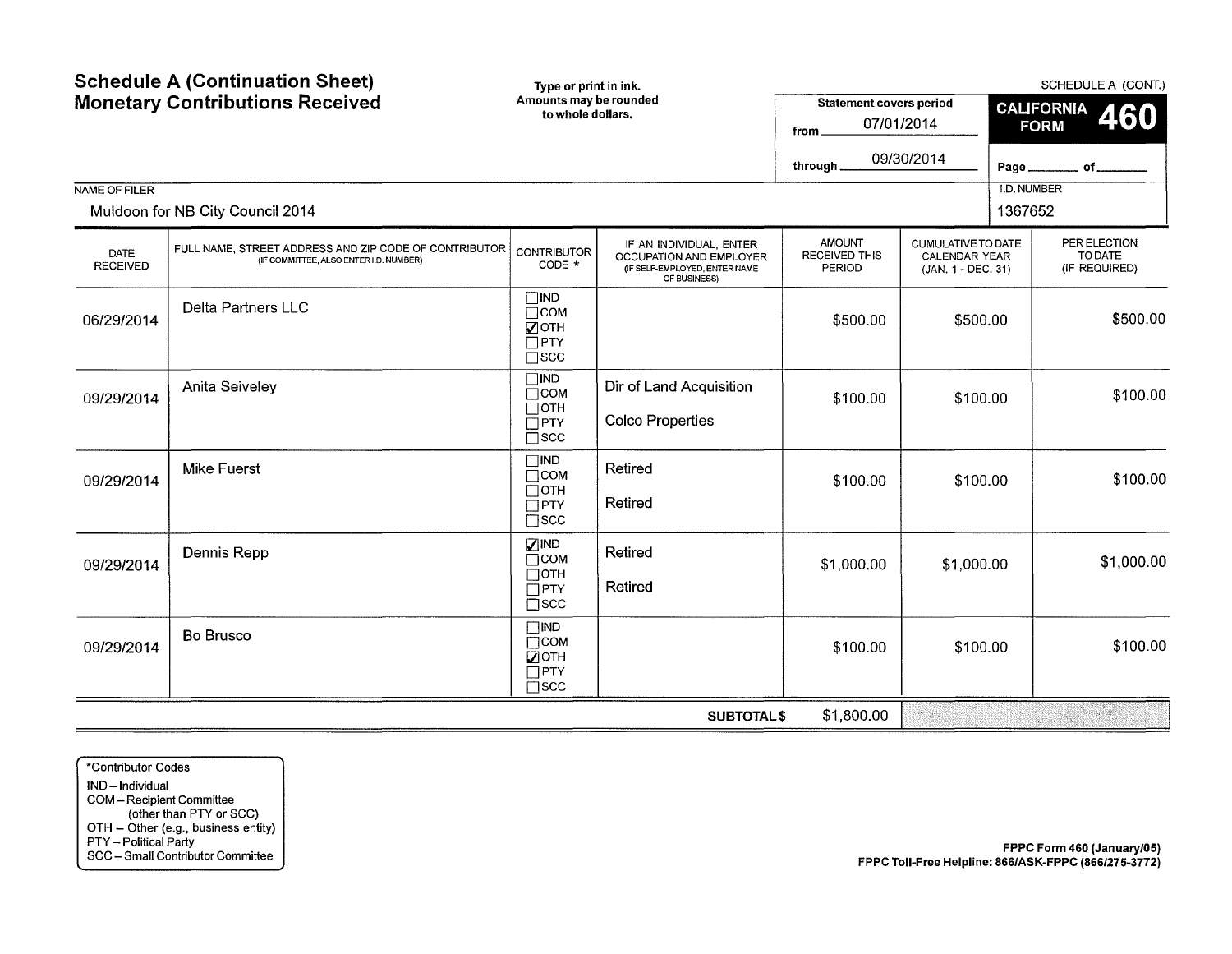| NAME OF FILER           | <b>Schedule A (Continuation Sheet)</b><br>Type or print in ink.<br><b>Monetary Contributions Received</b><br>Amounts may be rounded<br>to whole dollars. |                                                                           |                                                                                                     | <b>Statement covers period</b><br>from<br>through.     | 07/01/2014<br>09/30/2014                                  | Page.<br><b>I.D. NUMBER</b> | SCHEDULE A (CONT.)<br><b>CALIFORNIA</b><br>460<br><b>FORM</b><br>of |
|-------------------------|----------------------------------------------------------------------------------------------------------------------------------------------------------|---------------------------------------------------------------------------|-----------------------------------------------------------------------------------------------------|--------------------------------------------------------|-----------------------------------------------------------|-----------------------------|---------------------------------------------------------------------|
|                         | Muldoon for NB City Council 2014                                                                                                                         |                                                                           |                                                                                                     |                                                        |                                                           | 1367652                     |                                                                     |
| DATE<br><b>RECEIVED</b> | FULL NAME, STREET ADDRESS AND ZIP CODE OF CONTRIBUTOR<br>(IF COMMITTEE, ALSO ENTER I.D. NUMBER)                                                          | <b>CONTRIBUTOR</b><br>CODE *                                              | IF AN INDIVIDUAL, ENTER<br>OCCUPATION AND EMPLOYER<br>(IF SELF-EMPLOYED, ENTER NAME<br>OF BUSINESS) | <b>AMOUNT</b><br><b>RECEIVED THIS</b><br><b>PERIOD</b> | CUMULATIVE TO DATE<br>CALENDAR YEAR<br>(JAN. 1 - DEC. 31) |                             | PER ELECTION<br>TO DATE<br>(IF REQUIRED)                            |
| 09/30/2014              | <b>Brett Bashaw</b>                                                                                                                                      | <b>ZIND</b><br>$\Box$ COM<br>$\square$ OTH<br>$\Box$ PTY<br>$\square$ scc | Consultant<br>Self                                                                                  | \$500.00<br>\$500.00                                   |                                                           |                             | \$500.00                                                            |
| 09/30/2014              | <b>John Saunders</b>                                                                                                                                     | <b>ZIND</b><br>$\Box$ COM<br>$\Box$ OTH<br>$\Box$ PTY<br>$\square$ SCC    | Real Estate Investor<br>Saunders Property Co.                                                       | \$250.00                                               | \$750.00                                                  |                             | \$750.00                                                            |
| 09/30/2014              | John Draper                                                                                                                                              | $\nabla$ IND<br>$\Box$ COM<br>$\Box$ OTH<br>$\Box$ PTY<br>$\square$ scc   | <b>Financial Advisor</b><br><b>Wells Fargo</b>                                                      | \$500.00                                               | \$500.0                                                   |                             | \$500.00                                                            |
| 09/30/2014              | <b>Peter Pallette</b>                                                                                                                                    | $\square$ IND<br>$\Box$ COM<br>$\Box$ OTH<br>$\Box$ PTY<br>$\square$ scc  | Retired<br>Retired                                                                                  | \$500.00<br>\$500.00                                   |                                                           |                             | \$500.00                                                            |
| 09/30/2014              | Kimberly Donahue                                                                                                                                         | <b>ZIND</b><br>$\Box$ COM<br>$\Box$ OTH<br>$\Box$ PTY<br>$\square$ scc    | Office Manager<br>Law Office of Timothy<br>Donahue                                                  | \$200.00<br>\$325.00                                   |                                                           |                             | \$325.00                                                            |
|                         |                                                                                                                                                          |                                                                           | <b>SUBTOTAL\$</b>                                                                                   | \$1,950.00                                             |                                                           |                             |                                                                     |

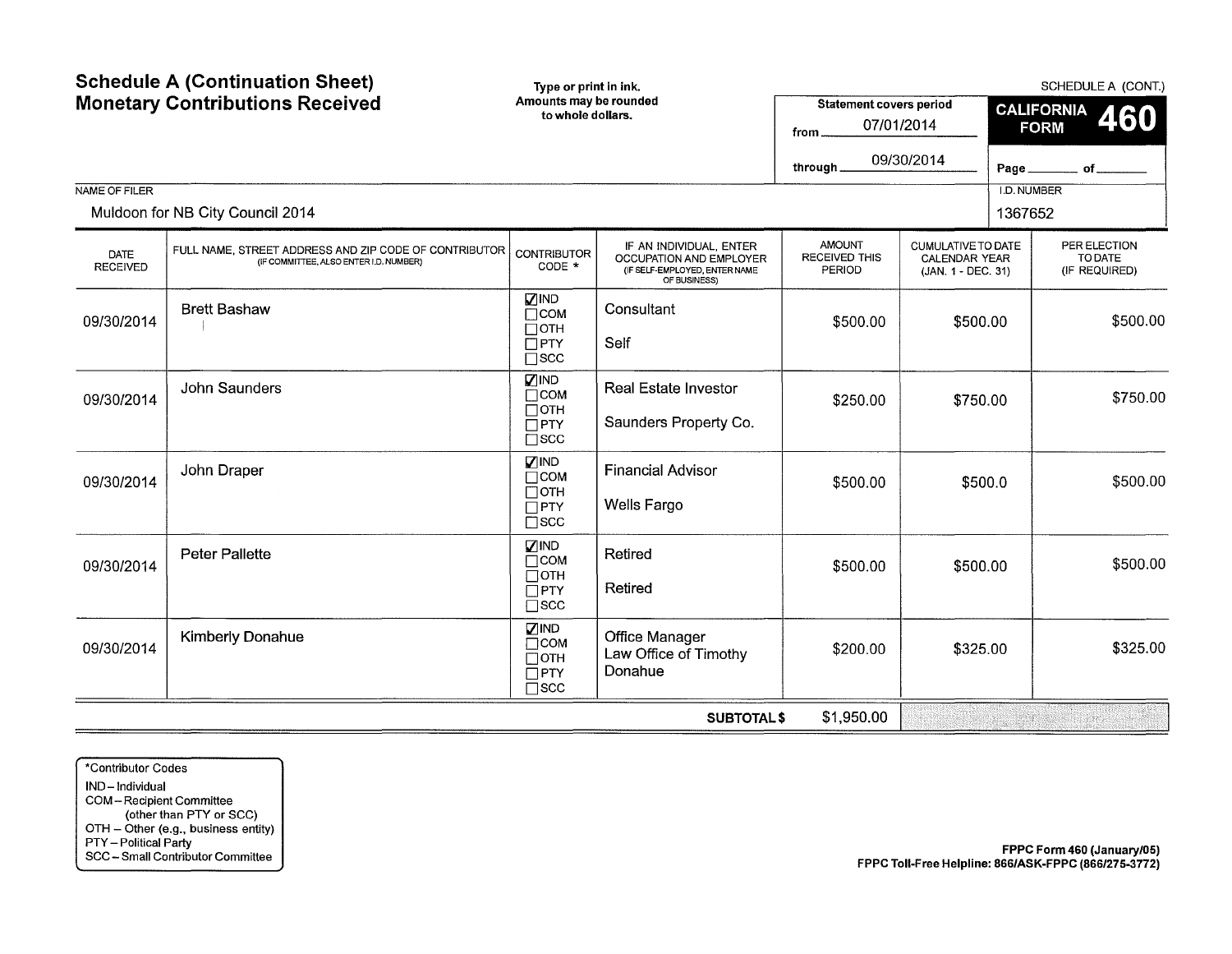|                                | <b>Schedule A (Continuation Sheet)</b><br><b>Monetary Contributions Received</b>                |                                                                          | Type or print in ink.<br>Amounts may be rounded                                                     | <b>Statement covers period</b>                  |                                                                  | SCHEDULE A (CONT.)<br><b>CALIFORNIA</b> |                                          |  |
|--------------------------------|-------------------------------------------------------------------------------------------------|--------------------------------------------------------------------------|-----------------------------------------------------------------------------------------------------|-------------------------------------------------|------------------------------------------------------------------|-----------------------------------------|------------------------------------------|--|
|                                |                                                                                                 | to whole dollars.                                                        |                                                                                                     | from                                            | 07/01/2014                                                       |                                         | 460<br><b>FORM</b>                       |  |
|                                |                                                                                                 |                                                                          |                                                                                                     | through_                                        | 09/30/2014                                                       | Page.                                   | _ of ___                                 |  |
| NAME OF FILER                  | Muldoon for NB City Council 2014                                                                |                                                                          |                                                                                                     |                                                 |                                                                  | <b>I.D. NUMBER</b><br>1367652           |                                          |  |
| <b>DATE</b><br><b>RECEIVED</b> | FULL NAME, STREET ADDRESS AND ZIP CODE OF CONTRIBUTOR<br>(IF COMMITTEE, ALSO ENTER I.D. NUMBER) | <b>CONTRIBUTOR</b><br>CODE *                                             | IF AN INDIVIDUAL, ENTER<br>OCCUPATION AND EMPLOYER<br>(IF SELF-EMPLOYED, ENTER NAME<br>OF BUSINESS) | <b>AMOUNT</b><br><b>RECEIVED THIS</b><br>PERIOD | CUMULATIVE TO DATE<br><b>CALENDAR YEAR</b><br>(JAN. 1 - DEC. 31) |                                         | PER ELECTION<br>TO DATE<br>(IF REQUIRED) |  |
| 09/30/2014                     | James Warmington                                                                                | <b>VIND</b><br>$\Box$ COM<br>$\square$ OTH                               | Retired                                                                                             | \$500.00<br>\$500.00                            |                                                                  |                                         | \$500.00                                 |  |
|                                |                                                                                                 | $\Box$ PTY<br>$\square$ scc                                              | Retired                                                                                             |                                                 |                                                                  |                                         |                                          |  |
|                                |                                                                                                 | $\Box$ IND<br>$\Box$ COM<br>$\Box$ OTH<br>$\Box$ PTY                     |                                                                                                     |                                                 |                                                                  |                                         |                                          |  |
|                                |                                                                                                 | $\square$ scc                                                            |                                                                                                     |                                                 |                                                                  |                                         |                                          |  |
|                                |                                                                                                 | $\square$ IND<br>$\Box$ COM<br>$\Box$ OTH<br>$\Box$ PTY<br>$\square$ scc |                                                                                                     |                                                 |                                                                  |                                         |                                          |  |
|                                |                                                                                                 | $\Box$ IND<br>$\Box$ COM<br>$\Box$ OTH<br>$\Box$ PTY                     |                                                                                                     |                                                 |                                                                  |                                         |                                          |  |
|                                |                                                                                                 | $\square$ scc                                                            |                                                                                                     |                                                 |                                                                  |                                         |                                          |  |
|                                |                                                                                                 | $\Box$ IND<br>$\Box$ COM<br>$\Box$ OTH<br>$\square$ PTY<br>$\square$ scc |                                                                                                     |                                                 |                                                                  |                                         |                                          |  |
|                                |                                                                                                 |                                                                          | <b>SUBTOTAL\$</b>                                                                                   | \$500.00                                        |                                                                  |                                         |                                          |  |

\*Contributor Codes IND-Individual COM- Recipient Committee (other than PTY or SCC) OTH- Other (e.g., business entity) PTY- Political Party SCC- Small Contributor Committee

FPPC Form 460 (January/05) FPPC Toll-Free Helpline: 866/ASK-FPPC (866/275-3772)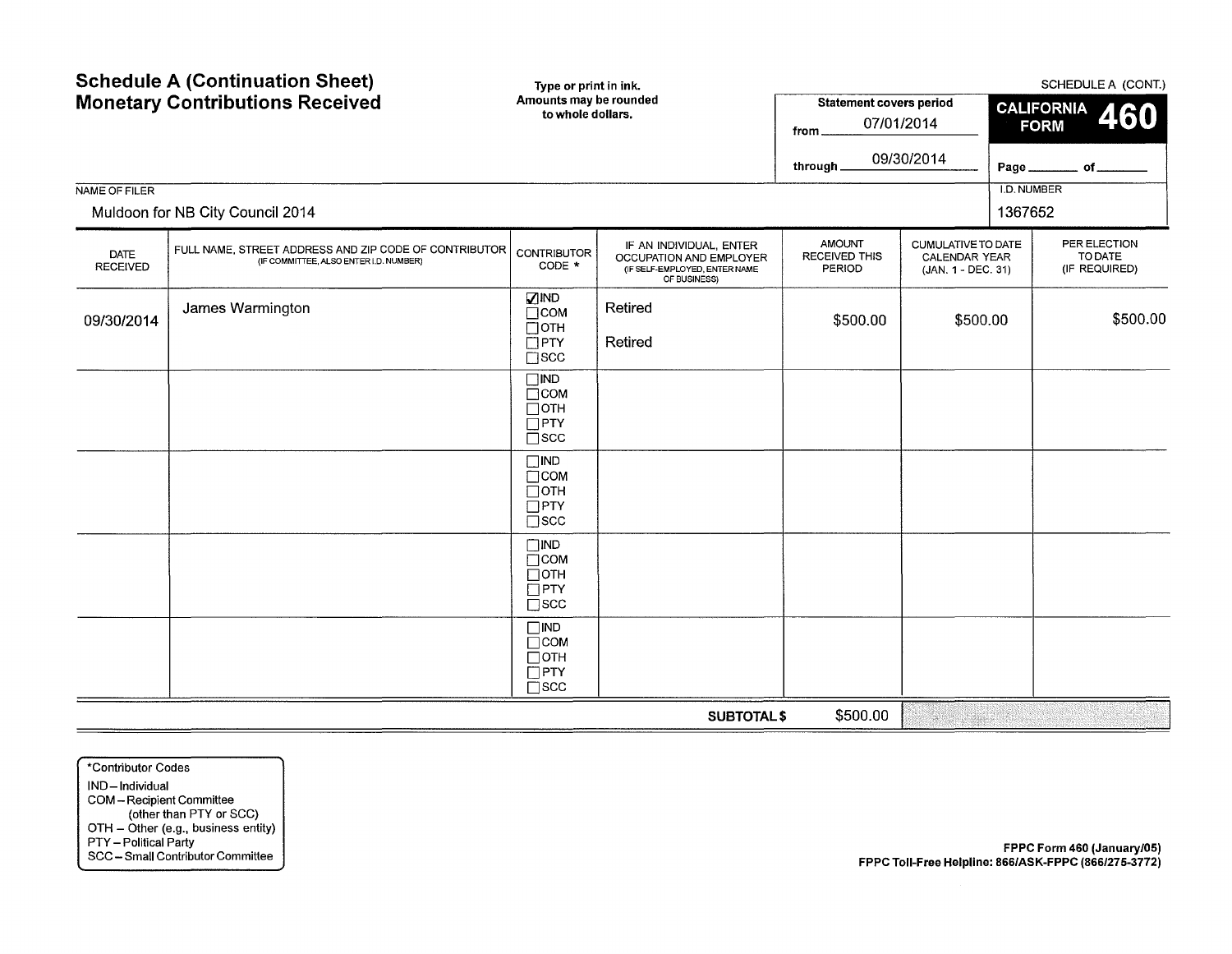|                                                                                                                                            |                                                                          | Type or print in ink.                                    |                                |                            |                                              |                                      |                         | SCHEDULE B-PART1                                           |  |  |  |
|--------------------------------------------------------------------------------------------------------------------------------------------|--------------------------------------------------------------------------|----------------------------------------------------------|--------------------------------|----------------------------|----------------------------------------------|--------------------------------------|-------------------------|------------------------------------------------------------|--|--|--|
| Schedule B-Part 1                                                                                                                          |                                                                          | Amounts may be rounded                                   |                                |                            | Statement covers period                      |                                      |                         | <b>CALIFORNIA</b><br>LIXII<br><b>FORM</b>                  |  |  |  |
| <b>Loans Received</b>                                                                                                                      |                                                                          | to whole dollars.                                        |                                |                            | from.                                        | 07/01/2014                           |                         |                                                            |  |  |  |
|                                                                                                                                            |                                                                          |                                                          |                                |                            |                                              |                                      |                         |                                                            |  |  |  |
| SEE INSTRUCTIONS ON REVERSE                                                                                                                |                                                                          |                                                          |                                |                            | through $\overline{\phantom{a}}$             | 09/30/2014                           | Page ______             | of $\_$                                                    |  |  |  |
| NAME OF FILER                                                                                                                              |                                                                          |                                                          |                                |                            |                                              |                                      | <b>I.D. NUMBER</b>      |                                                            |  |  |  |
| Muldoon for NB City Council 2014                                                                                                           |                                                                          |                                                          |                                |                            |                                              |                                      | 1367652                 |                                                            |  |  |  |
| FULL NAME, STREET ADDRESS AND ZIP CODE                                                                                                     | IF AN INDIVIDUAL, ENTER                                                  | (a)<br><b>OUTSTANDING</b>                                | (b)<br><b>AMOUNT</b>           | (c)<br>AMOUNT PAID         | (d)<br>OUTSTANDING                           | (e)<br><b>INTEREST</b>               | (f)<br>ORIGINAL         | (q)<br><b>CUMULATIVE</b>                                   |  |  |  |
| OF LENDER<br>(IF COMMITTEE, ALSO ENTER I.D. NUMBER)                                                                                        | OCCUPATION AND EMPLOYER<br>(IF SELF-EMPLOYED, ENTER<br>NAME OF BUSINESS) | <b>BALANCE</b><br><b>BEGINNING THIS</b><br><b>PERIOD</b> | <b>RECEIVED THIS</b><br>PERIOD | OR FORGIVEN<br>THIS PERIOD | <b>BALANCE AT</b><br>CLOSE OF THIS<br>PERIOD | PAID THIS<br>PERIOD                  | AMOUNT OF<br>LOAN       | <b>CONTRIBUTIONS</b><br>TO DATE                            |  |  |  |
| Kevin Muldoon                                                                                                                              | Attorney                                                                 |                                                          |                                | <b>X</b> PAID              |                                              |                                      |                         | <b>CALENDAR YEAR</b>                                       |  |  |  |
| 803 Amigos Way                                                                                                                             |                                                                          |                                                          |                                | $\frac{1}{3}$ \$1,000.00   | 750.00                                       |                                      | 1,750.00                | 1,7500.00                                                  |  |  |  |
| Newport Beach, CA 92660                                                                                                                    | 5 Bars Inside, LLC                                                       |                                                          |                                | $\Box$ FORGIVEN            |                                              | RATE                                 |                         | PER ELECTION**                                             |  |  |  |
|                                                                                                                                            |                                                                          | 1,750.00                                                 | 0                              |                            |                                              |                                      |                         | 1,750.00                                                   |  |  |  |
| $T_{\mathbf{X}}$ IND<br>$\Box$ COM $\Box$ OTH $\Box$ PTY $\Box$ SCC                                                                        |                                                                          |                                                          |                                |                            | DATE DUE                                     |                                      | DATE INCURRED           |                                                            |  |  |  |
|                                                                                                                                            |                                                                          |                                                          |                                | $\Box$ PAID                |                                              |                                      |                         | CALENDAR YEAR                                              |  |  |  |
|                                                                                                                                            |                                                                          |                                                          |                                |                            |                                              |                                      |                         |                                                            |  |  |  |
|                                                                                                                                            |                                                                          |                                                          |                                | $\Box$ FORGIVEN            |                                              | RATE                                 |                         | PER ELECTION **                                            |  |  |  |
|                                                                                                                                            |                                                                          |                                                          |                                |                            |                                              |                                      |                         |                                                            |  |  |  |
| $T_{\square}$ IND<br>$\Box$ COM $\Box$ OTH $\Box$ PTY $\Box$ SCC                                                                           |                                                                          |                                                          |                                |                            | DATE DUE                                     |                                      | DATE INCURRED           |                                                            |  |  |  |
|                                                                                                                                            |                                                                          |                                                          |                                | $\Box$ PAID                |                                              |                                      |                         | CALENDAR YEAR                                              |  |  |  |
|                                                                                                                                            |                                                                          |                                                          |                                |                            |                                              | .%                                   |                         |                                                            |  |  |  |
|                                                                                                                                            |                                                                          |                                                          |                                | $\Box$ FORGIVEN            |                                              | RATE                                 |                         | PER ELECTION**                                             |  |  |  |
|                                                                                                                                            |                                                                          |                                                          |                                |                            |                                              |                                      |                         |                                                            |  |  |  |
| $T \Box$ IND<br>$\Box$ COM $\Box$ OTH $\Box$ PTY $\Box$ SCC                                                                                |                                                                          |                                                          |                                |                            | DATE DUE                                     |                                      | DATE INCURRED           |                                                            |  |  |  |
|                                                                                                                                            |                                                                          | <b>SUBTOTALS \$</b>                                      | $0$ \$                         | $1,000.00$ \$              | 750.00 \$                                    | $\mathbf 0$                          |                         |                                                            |  |  |  |
| <b>Schedule B Summary</b>                                                                                                                  |                                                                          |                                                          |                                |                            |                                              | (Enter (e) on<br>Schedule E, Line 3) |                         |                                                            |  |  |  |
|                                                                                                                                            |                                                                          |                                                          |                                |                            | 0                                            |                                      |                         |                                                            |  |  |  |
| (Total Column (b) plus unitemized loans less than \$100.)                                                                                  |                                                                          |                                                          |                                |                            |                                              |                                      |                         | *Amounts forgiven or paid by<br>another party also must be |  |  |  |
|                                                                                                                                            |                                                                          |                                                          |                                |                            | 1,000.00                                     |                                      | reported on Schedule A. |                                                            |  |  |  |
| (Total Column (c) plus loans under \$100 paid or forgiven.)<br>(Include loans paid by a third party that are also itemized on Schedule A.) |                                                                          |                                                          |                                |                            |                                              |                                      | ** If required.         |                                                            |  |  |  |
|                                                                                                                                            |                                                                          |                                                          |                                |                            | -1,000.00                                    |                                      |                         |                                                            |  |  |  |
| Enter the net here and on the Summary Page, Column A, Line 2.                                                                              |                                                                          |                                                          |                                |                            | (May be a negative number)                   |                                      |                         |                                                            |  |  |  |
| <sup>†</sup> Contributor Codes                                                                                                             |                                                                          |                                                          |                                |                            |                                              |                                      |                         | FPPC Form 460 (June/01)                                    |  |  |  |
| IND-Individual<br>COM - Recipient Committee (other than PTY or SCC)                                                                        |                                                                          | OTH - Other                                              | PTY - Political Party          |                            | SCC - Small Contributor Committee            |                                      |                         | FPPC Toll-Free Helpline: 866/ASK-FPPC                      |  |  |  |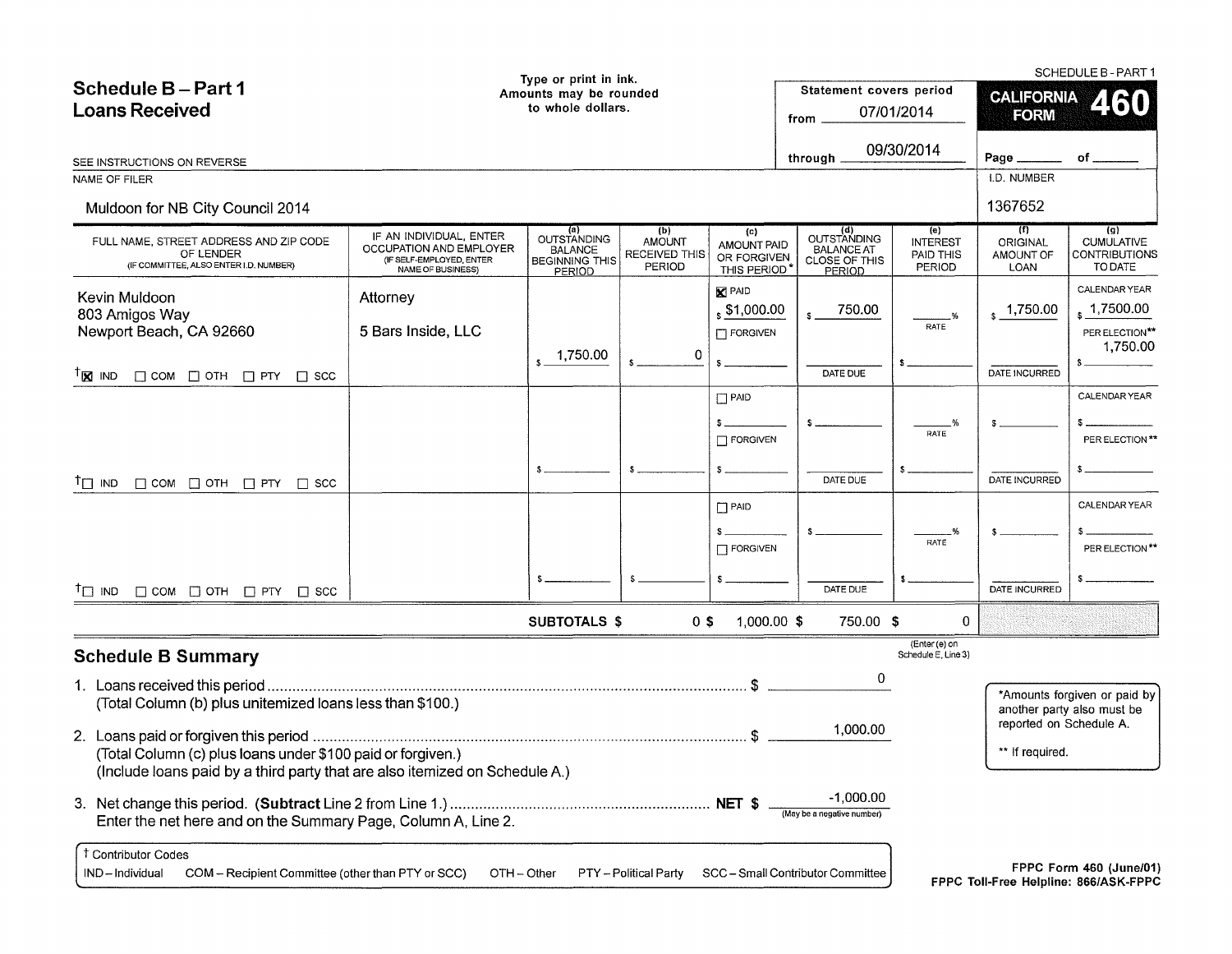| <b>Schedule C</b><br>NAME OF FILER | <b>Nonmonetary Contributions Received</b><br>SEE INSTRUCTIONS ON REVERSE<br>Muldoon for NB City Council 2014 |                                                                           | Type or print in ink.<br>Amounts may be rounded<br>to whole dollars.                                |                                                   |  | Statement covers period<br>07/01/2014<br>from.<br>09/30/2014<br>through_<br><b>CUMULATIVE TO</b> |            | <b>FORM</b><br>Page.<br>I.D. NUMBER<br>1367652                                                        | SCHEDULE C<br>CALIFORNIA 460<br>$\_$ of $\_$ |
|------------------------------------|--------------------------------------------------------------------------------------------------------------|---------------------------------------------------------------------------|-----------------------------------------------------------------------------------------------------|---------------------------------------------------|--|--------------------------------------------------------------------------------------------------|------------|-------------------------------------------------------------------------------------------------------|----------------------------------------------|
| DATE<br><b>RECEIVED</b>            | FULL NAME, STREET ADDRESS AND<br>ZIP CODE OF CONTRIBUTOR<br>(IF COMMITTEE, ALSO ENTER I.D. NUMBER)           | <b>CONTRIBUTOR</b><br>CODE *                                              | IF AN INDIVIDUAL, ENTER<br>OCCUPATION AND EMPLOYER<br>(IF SELF-EMPLOYED, ENTER<br>NAME OF BUSINESS) | <b>DESCRIPTION OF</b><br><b>GOODS OR SERVICES</b> |  | AMOUNT/<br><b>FAIR MARKET</b><br>VALUE                                                           |            | DATE<br>CALENDAR YEAR<br>(JAN 1 - DEC 31)                                                             | PER ELECTION<br>TO DATE<br>(IF REQUIRED)     |
| 9/30/2014                          | Robert McCaffrey                                                                                             | <b>X</b> IND<br>$\Box$ COM<br>$\Box$ OTH<br>$\Box$ PTY<br>$\square$ SCC   | <b>Real Estate</b><br>Self                                                                          | Food for<br>campaign<br>fund-raising<br>event.    |  | \$535.00                                                                                         | \$785.00   |                                                                                                       | \$785.00                                     |
| 9/30/2014                          | John Clarey                                                                                                  | <b>X</b> IND<br>$\Box$ COM<br>$\Box$ OTH<br>$\Box$ PTY<br>$\square$ scc   | CEO<br><b>Clarey Capital</b>                                                                        | Food for<br>campaign<br>fund-raising<br>event.    |  | \$78.00                                                                                          | \$1,078.00 |                                                                                                       | \$1,078.00                                   |
| 9/30/2014                          | <b>Kimberly Donahue</b>                                                                                      | <b>XIND</b><br>$\Box$ COM<br>$\Box$ OTH<br>$\square$ PTY<br>$\square$ scc | Office Manager<br>Law Office of Timothy<br>Donahue                                                  | Food for<br>campaign<br>fund-raising<br>event.    |  | \$125.00                                                                                         |            | \$325.00                                                                                              | \$325.00                                     |
| 9/30/2014                          | <b>Christin Ellis</b>                                                                                        | $\Box$ IND<br>$\Box$ COM<br>$\Box$ OTH<br>$\Box$ PTY<br>$\square$ scc     | Homemaker<br>Homemaker                                                                              | Food for<br>campaign<br>fund-raising<br>event.    |  | \$125.00                                                                                         |            | \$125.00<br>\$125.00                                                                                  |                                              |
|                                    | Attach additional information on appropriately labeled continuation sheets.                                  |                                                                           |                                                                                                     | <b>SUBTOTAL \$</b>                                |  | 863.00                                                                                           |            |                                                                                                       |                                              |
|                                    | <b>Schedule C Summary</b><br>1. Amount received this period - nonmonetary contributions of \$100 or more.    |                                                                           |                                                                                                     |                                                   |  | 863.00<br>0                                                                                      |            | *Contributor Codes<br>IND-Individual<br>COM-Recipient Committee<br>OTH-Other<br>PTY _ Political Party | (other than PTY or SCC)                      |

3. Total nonmonetary contributions received this period.<br>(Add Lines 1 and 2. Enter here and on the Summary Page, Column A, Lines 4 and 10.) ....................... **TOTAL \$** \_\_\_\_\_\_\_\_\_863.00\_\_\_

FPPC Form 460 (June/01) FPPC Toll-Free Helpline: 866/ASK-FPPC

SCC -Small Contributor Committee

PTY- Political Party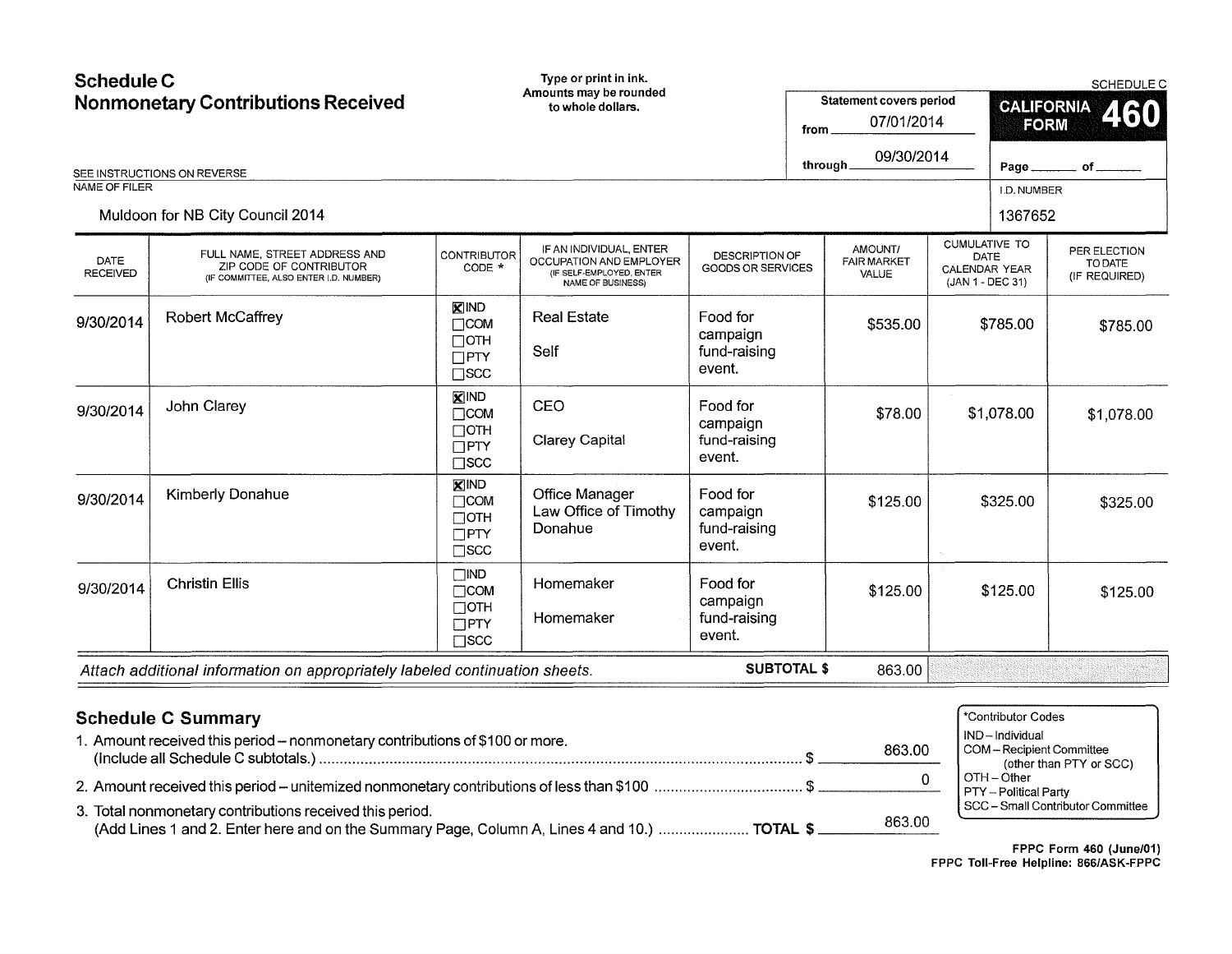| <b>Schedule E</b><br><b>Payments Made</b> | Type or print in ink.<br>Amounts may be rounded<br>to whole dollars. | Statement covers period<br>07/01/2014<br>from | SCHEDULEE<br><b>CALIFORNIA</b><br>460<br><b>FORM</b> |
|-------------------------------------------|----------------------------------------------------------------------|-----------------------------------------------|------------------------------------------------------|
| SEE INSTRUCTIONS ON REVERSE               |                                                                      | 09/30/2014<br>through                         | Page                                                 |
| NAME OF FILER                             |                                                                      |                                               | I.D. NUMBER                                          |
| Muldoon for NB City Council 2014          |                                                                      |                                               | 1367652                                              |

## CODES: If one of the following codes accurately describes the payment, you may enter the code. Otherwise, describe the payment.

| CMP.  | campaign paraphernalia/misc.                                  | MBR. | member communications                         | RAD        | radio airtime and production costs                        |
|-------|---------------------------------------------------------------|------|-----------------------------------------------|------------|-----------------------------------------------------------|
|       | CNS campaign consultants                                      |      | MTG meetings and appearances                  | <b>RFD</b> | returned contributions                                    |
|       | CTB contribution (explain nonmonetary)*                       |      | OFC office expenses                           | SAL        | campaign workers' salaries                                |
|       | CVC civic donations                                           | PЕI  | petition circulating                          | TEL        | t.v. or cable airtime and production costs                |
| FIL.  | candidate filing/ballot fees                                  |      | PHO phone banks                               |            | TRC candidate travel, lodging, and meals                  |
|       | FND fundraising events                                        |      | POL polling and survey research               |            | TRS staff/spouse travel, lodging, and meals               |
| ND.   | independent expenditure supporting/opposing others (explain)* |      | POS postage, delivery and messenger services  | TSF        | transfer between committees of the same candidate/sponsor |
| LEG . | legal defense                                                 |      | PRO professional services (legal, accounting) | VOT        | voter registration                                        |
| LП    | campaign literature and mailings                              | PR.  | print ads                                     |            | WEB information technology costs (internet, e-mail)       |

| NAME AND ADDRESS OF PAYEE<br>(IF COMMITTEE, ALSO ENTER I,D, NUMBER)                                  | CODE       | OR.<br>DESCRIPTION OF PAYMENT | <b>AMOUNT PAID</b> |
|------------------------------------------------------------------------------------------------------|------------|-------------------------------|--------------------|
| Delta Partners<br>3184 Airway Ave. Ste H<br>Newport Beach, CA 92658                                  | <b>CNS</b> | Political consultants         | \$4,500.00         |
| <b>Bieber Communications</b><br>3609 W. MacArthur Blvd. #812<br>Santa Ana, CA 92704                  | LIT        | Campaign brochures            | \$2,721.77         |
| <b>COGS South Signs</b><br>3309 S. Main St.<br>Santa Ana, CA 92707                                   | LIT        | Campaign lawn signs           | \$2,164.42         |
| * Payments that are contributions or independent expenditures must also be summarized on Schedule D. |            | <b>SUBTOTALS</b>              | \$9,386.19         |

# Schedule E Summary

|                                                                                                                                              | 19,292.14 |
|----------------------------------------------------------------------------------------------------------------------------------------------|-----------|
|                                                                                                                                              |           |
|                                                                                                                                              |           |
|                                                                                                                                              |           |
|                                                                                                                                              |           |
|                                                                                                                                              |           |
| 4. Total payments made this period. (Add Lines 1, 2, and 3. Enter here and on the Summary Page, Column A, Line 6.)  TOTAL \$ _____ 19,292.14 |           |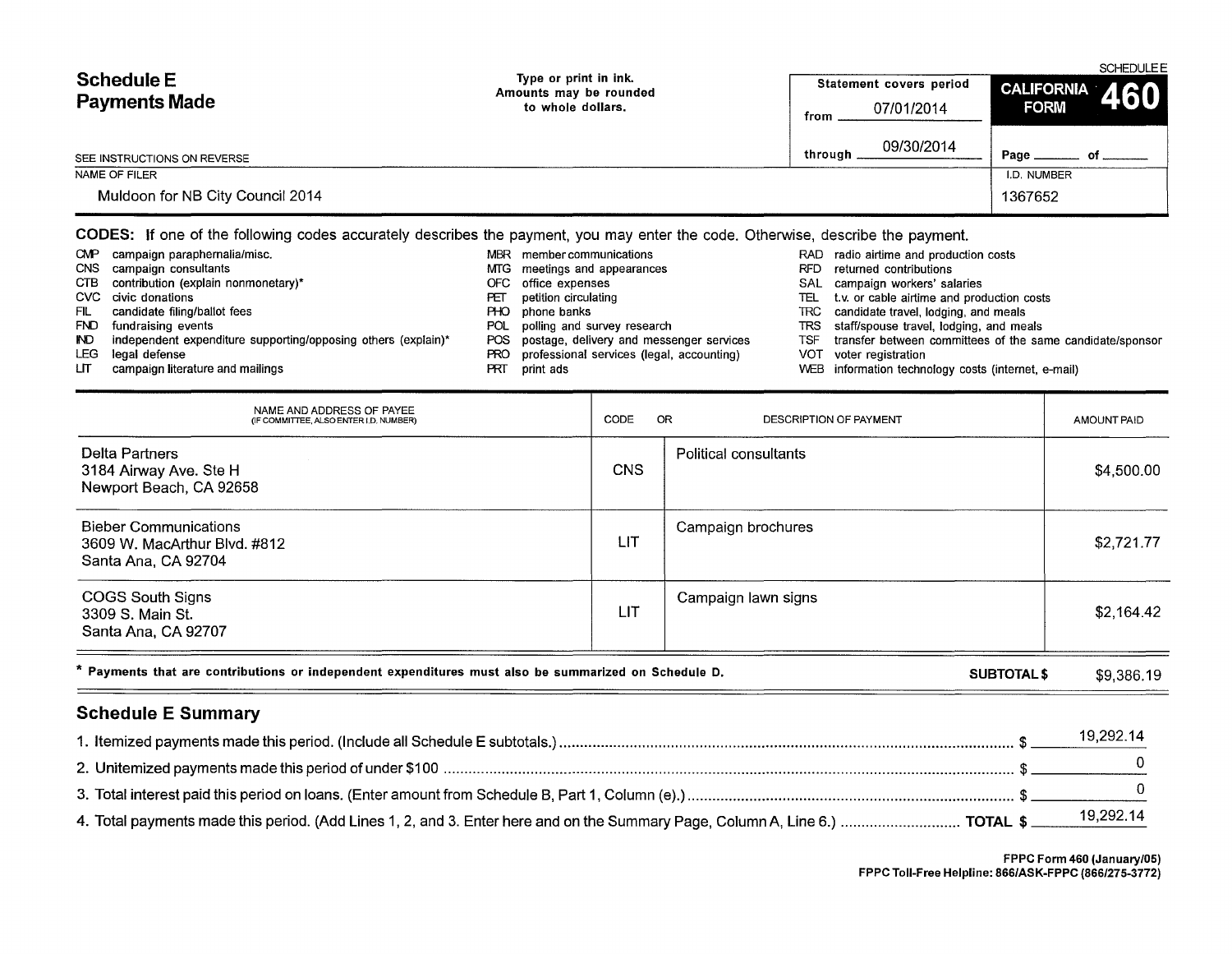| <b>Schedule E</b>                                                                                                                                                                                                                                                                                                                                                                                                                                                                                            |                                                                                                                                                                                                                                                |            |                                                                                       | SCHEDULE E (CONT.)                                                                                                                                                                                                                                                                                                                                                                                                                                             |                                         |                    |  |  |
|--------------------------------------------------------------------------------------------------------------------------------------------------------------------------------------------------------------------------------------------------------------------------------------------------------------------------------------------------------------------------------------------------------------------------------------------------------------------------------------------------------------|------------------------------------------------------------------------------------------------------------------------------------------------------------------------------------------------------------------------------------------------|------------|---------------------------------------------------------------------------------------|----------------------------------------------------------------------------------------------------------------------------------------------------------------------------------------------------------------------------------------------------------------------------------------------------------------------------------------------------------------------------------------------------------------------------------------------------------------|-----------------------------------------|--------------------|--|--|
| (Continuation Sheet)<br><b>Payments Made</b>                                                                                                                                                                                                                                                                                                                                                                                                                                                                 | Type or print in ink.<br>Amounts may be rounded<br>to whole dollars.                                                                                                                                                                           |            |                                                                                       | <b>Statement covers period</b><br>07/01/2014<br>from                                                                                                                                                                                                                                                                                                                                                                                                           | <b>CALIFORNIA</b><br>460<br><b>FORM</b> |                    |  |  |
| SEE INSTRUCTIONS ON REVERSE                                                                                                                                                                                                                                                                                                                                                                                                                                                                                  |                                                                                                                                                                                                                                                |            |                                                                                       | 09/30/2014<br>through_                                                                                                                                                                                                                                                                                                                                                                                                                                         | Page.                                   | of.                |  |  |
| <b>NAME OF FILER</b><br>Muldoon for NB City Council 2014                                                                                                                                                                                                                                                                                                                                                                                                                                                     |                                                                                                                                                                                                                                                |            |                                                                                       |                                                                                                                                                                                                                                                                                                                                                                                                                                                                | I.D. NUMBER<br>1367652                  |                    |  |  |
| CODES: If one of the following codes accurately describes the payment, you may enter the code. Otherwise, describe the payment.<br>CMP campaign paraphernalia/misc.<br>campaign consultants<br><b>CNS</b><br>contribution (explain nonmonetary)*<br>CTB<br>CVC civic donations<br>FIL.<br>candidate filing/ballot fees<br><b>FND</b><br>fundraising events<br>independent expenditure supporting/opposing others (explain)*<br>IND.<br><b>LEG</b><br>legal defense<br>LП<br>campaign literature and mailings | member communications<br><b>MBR</b><br>meetings and appearances<br>MTG.<br>OFC<br>office expenses<br>petition circulating<br>PET<br>phone banks<br><b>PHO</b><br>POL.<br>polling and survey research<br>POS.<br><b>PRO</b><br>PRT<br>print ads |            | postage, delivery and messenger services<br>professional services (legal, accounting) | RAD.<br>radio airtime and production costs<br>RFD<br>returned contributions<br>SAL<br>campaign workers' salaries<br>t.v. or cable airtime and production costs<br>TEL.<br>candidate travel, lodging, and meals<br><b>TRC</b><br><b>TRS</b><br>staff/spouse travel, lodging, and meals<br><b>TSF</b><br>transfer between committees of the same candidate/sponsor<br><b>VOT</b><br>voter registration<br>WEB<br>information technology costs (internet, e-mail) |                                         |                    |  |  |
| NAME AND ADDRESS OF PAYEE<br>(IF COMMITTEE, ALSO ENTER I.D. NUMBER)                                                                                                                                                                                                                                                                                                                                                                                                                                          |                                                                                                                                                                                                                                                | CODE       | <b>OR</b>                                                                             | DESCRIPTION OF PAYMENT                                                                                                                                                                                                                                                                                                                                                                                                                                         |                                         | <b>AMOUNT PAID</b> |  |  |
| <b>Impact Placements</b><br>3313 S. Main St. #526<br>Santa Ana, CA 92707                                                                                                                                                                                                                                                                                                                                                                                                                                     |                                                                                                                                                                                                                                                | POS        |                                                                                       | Placement of campaign yard signs                                                                                                                                                                                                                                                                                                                                                                                                                               |                                         | \$575.00           |  |  |
| The W Jane Company<br>170 E. 17th St Ste 110<br>Costa Mesa, CA 92627                                                                                                                                                                                                                                                                                                                                                                                                                                         |                                                                                                                                                                                                                                                | <b>PRO</b> | Accounting                                                                            |                                                                                                                                                                                                                                                                                                                                                                                                                                                                |                                         | \$150.00           |  |  |
| Apartment Association of Orange County<br>525 Cabrillo Park Dr. Ste 125<br>Santa Ana, CA 92701                                                                                                                                                                                                                                                                                                                                                                                                               |                                                                                                                                                                                                                                                | <b>CMP</b> |                                                                                       | Sponsored hole at Los Coyotes Country Club                                                                                                                                                                                                                                                                                                                                                                                                                     |                                         | \$125.00           |  |  |
| <b>City of Newport Beach</b><br>100 Civic Center Dr<br>Newport Beach, CA 92660                                                                                                                                                                                                                                                                                                                                                                                                                               |                                                                                                                                                                                                                                                | <b>FIL</b> | <b>Ballot</b> fees                                                                    |                                                                                                                                                                                                                                                                                                                                                                                                                                                                |                                         | \$1,500.00         |  |  |
| <b>Delta Partners</b><br>3184 Airway Ave. Ste H                                                                                                                                                                                                                                                                                                                                                                                                                                                              |                                                                                                                                                                                                                                                | <b>CNS</b> | Political consultants                                                                 |                                                                                                                                                                                                                                                                                                                                                                                                                                                                |                                         | \$2,000.00         |  |  |

\* Payments that are contributions or independent expenditures must also be summarized on Schedule D.

Newport Beach, CA 92658

SUBTOTAL\$ \$4,350.00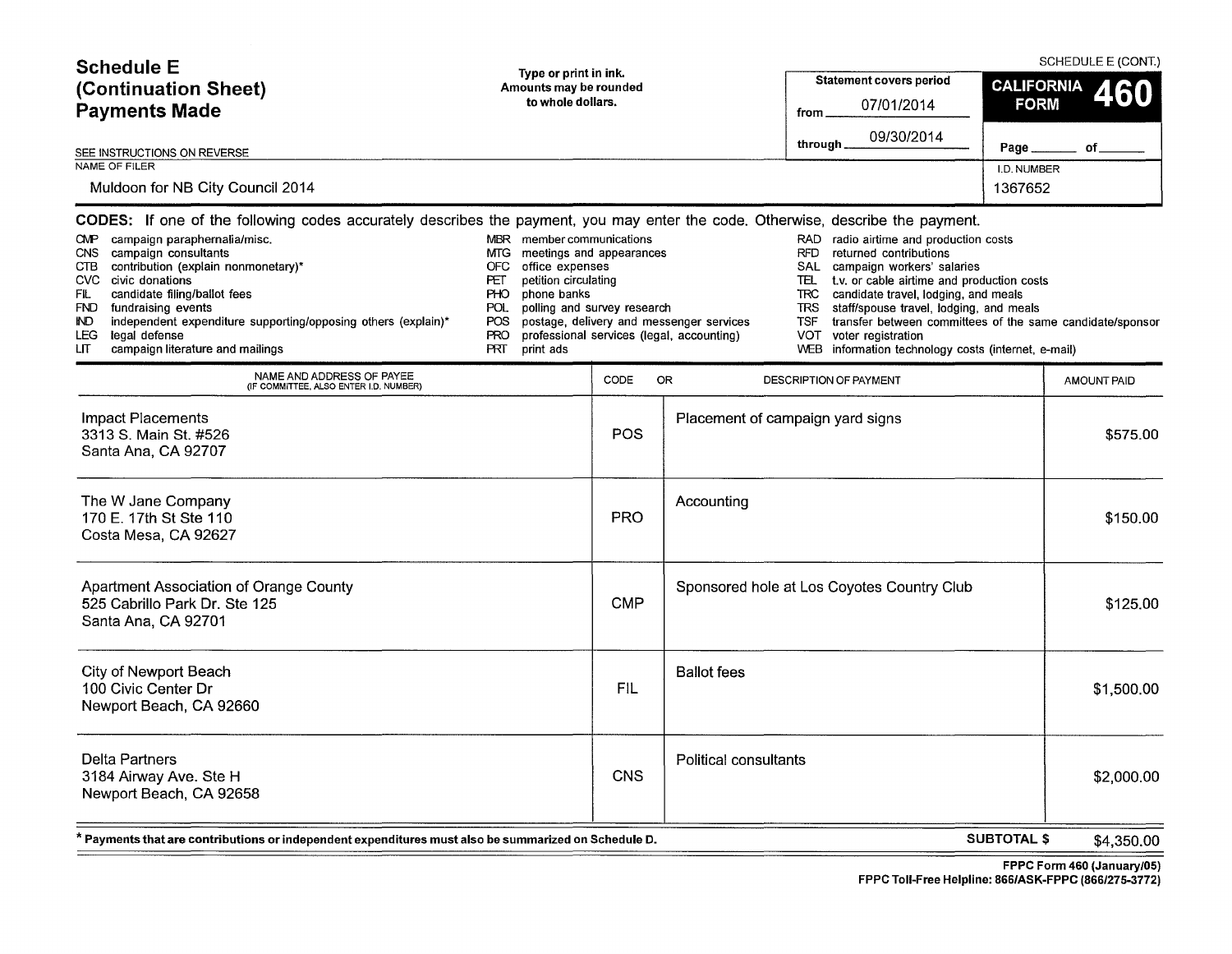| <b>Schedule E</b><br>(Continuation Sheet)<br><b>Payments Made</b><br>SEE INSTRUCTIONS ON REVERSE<br><b>NAME OF FILER</b><br>Muldoon for NB City Council 2014                                                                                                                                                                                                                                                                                                                                                                                                                  | Type or print in ink.<br>Amounts may be rounded<br>to whole dollars.                                                                                    |            |                                                                                       | <b>Statement covers period</b><br>07/01/2014<br>from<br>09/30/2014<br>through.                                                                                                                                                                                                                                                                                                                                                                                    | <b>CALIFORNIA</b><br><b>FORM</b><br>Page<br>I.D. NUMBER<br>1367652 | SCHEDULE E (CONT.)<br>460<br>οf |
|-------------------------------------------------------------------------------------------------------------------------------------------------------------------------------------------------------------------------------------------------------------------------------------------------------------------------------------------------------------------------------------------------------------------------------------------------------------------------------------------------------------------------------------------------------------------------------|---------------------------------------------------------------------------------------------------------------------------------------------------------|------------|---------------------------------------------------------------------------------------|-------------------------------------------------------------------------------------------------------------------------------------------------------------------------------------------------------------------------------------------------------------------------------------------------------------------------------------------------------------------------------------------------------------------------------------------------------------------|--------------------------------------------------------------------|---------------------------------|
| CODES: If one of the following codes accurately describes the payment, you may enter the code. Otherwise, describe the payment.<br>CMP campaign paraphernalia/misc.<br>MBR<br><b>MTG</b><br>campaign consultants<br>CNS.<br>contribution (explain nonmonetary)*<br>CTB<br>OFC<br>CVC civic donations<br>PET.<br>candidate filing/ballot fees<br>FIL<br>PHO<br>FND.<br>fundraising events<br>POL<br><b>IND</b><br>independent expenditure supporting/opposing others (explain)*<br>POS<br>legal defense<br>LEG.<br><b>PRO</b><br>PRT<br>LП<br>campaign literature and mailings | member communications<br>meetings and appearances<br>office expenses<br>petition circulating<br>phone banks<br>polling and survey research<br>print ads |            | postage, delivery and messenger services<br>professional services (legal, accounting) | RAD radio airtime and production costs<br><b>RFD</b><br>returned contributions<br><b>SAL</b><br>campaign workers' salaries<br>TEL<br>t.v. or cable airtime and production costs<br>TRC.<br>candidate travel, lodging, and meals<br>TRS<br>staff/spouse travel, lodging, and meals<br><b>TSF</b><br>transfer between committees of the same candidate/sponsor<br><b>VOT</b><br>voter registration<br><b>WEB</b><br>information technology costs (internet, e-mail) |                                                                    |                                 |
| NAME AND ADDRESS OF PAYEE<br>(IF COMMITTEE, ALSO ENTER I.D. NUMBER)                                                                                                                                                                                                                                                                                                                                                                                                                                                                                                           |                                                                                                                                                         | CODE       | <b>OR</b>                                                                             | DESCRIPTION OF PAYMENT                                                                                                                                                                                                                                                                                                                                                                                                                                            |                                                                    | <b>AMOUNT PAID</b>              |
| Neighborhood Preservation Coalition<br>603 E Alton Ave.<br>Santa Ana, CA 92705 (ID #1368498)                                                                                                                                                                                                                                                                                                                                                                                                                                                                                  |                                                                                                                                                         | <b>LIT</b> | Slate mailers                                                                         |                                                                                                                                                                                                                                                                                                                                                                                                                                                                   |                                                                    | \$5,000.00                      |
| Delta Partners<br>3184 Airway Ave. Ste H<br>Newport Beach, CA 92658                                                                                                                                                                                                                                                                                                                                                                                                                                                                                                           |                                                                                                                                                         | <b>CNS</b> | Political consultants                                                                 |                                                                                                                                                                                                                                                                                                                                                                                                                                                                   |                                                                    | \$200.00                        |
| <b>Bieber Communications</b><br>3609 W. MacArthur Blvd. #812<br>Santa Ana, CA 92704                                                                                                                                                                                                                                                                                                                                                                                                                                                                                           |                                                                                                                                                         | <b>LIT</b> | Campaign brochures                                                                    |                                                                                                                                                                                                                                                                                                                                                                                                                                                                   |                                                                    | \$117.50                        |
| <b>Bank of America</b><br>2501 Eastbluff Dr.<br>Newport Beach, CA 92660                                                                                                                                                                                                                                                                                                                                                                                                                                                                                                       |                                                                                                                                                         | <b>OFC</b> | Bank service charge                                                                   |                                                                                                                                                                                                                                                                                                                                                                                                                                                                   |                                                                    | \$22.00                         |
| Democracy.com<br>411 Lafayette Street, 6th Floor<br>New York, NY 10003                                                                                                                                                                                                                                                                                                                                                                                                                                                                                                        |                                                                                                                                                         | <b>OFC</b> | Credit card processing                                                                |                                                                                                                                                                                                                                                                                                                                                                                                                                                                   |                                                                    | \$9.75                          |
| * Payments that are contributions or independent expenditures must also be summarized on Schedule D.                                                                                                                                                                                                                                                                                                                                                                                                                                                                          |                                                                                                                                                         |            |                                                                                       |                                                                                                                                                                                                                                                                                                                                                                                                                                                                   | <b>SUBTOTAL \$</b>                                                 | \$5,349.25                      |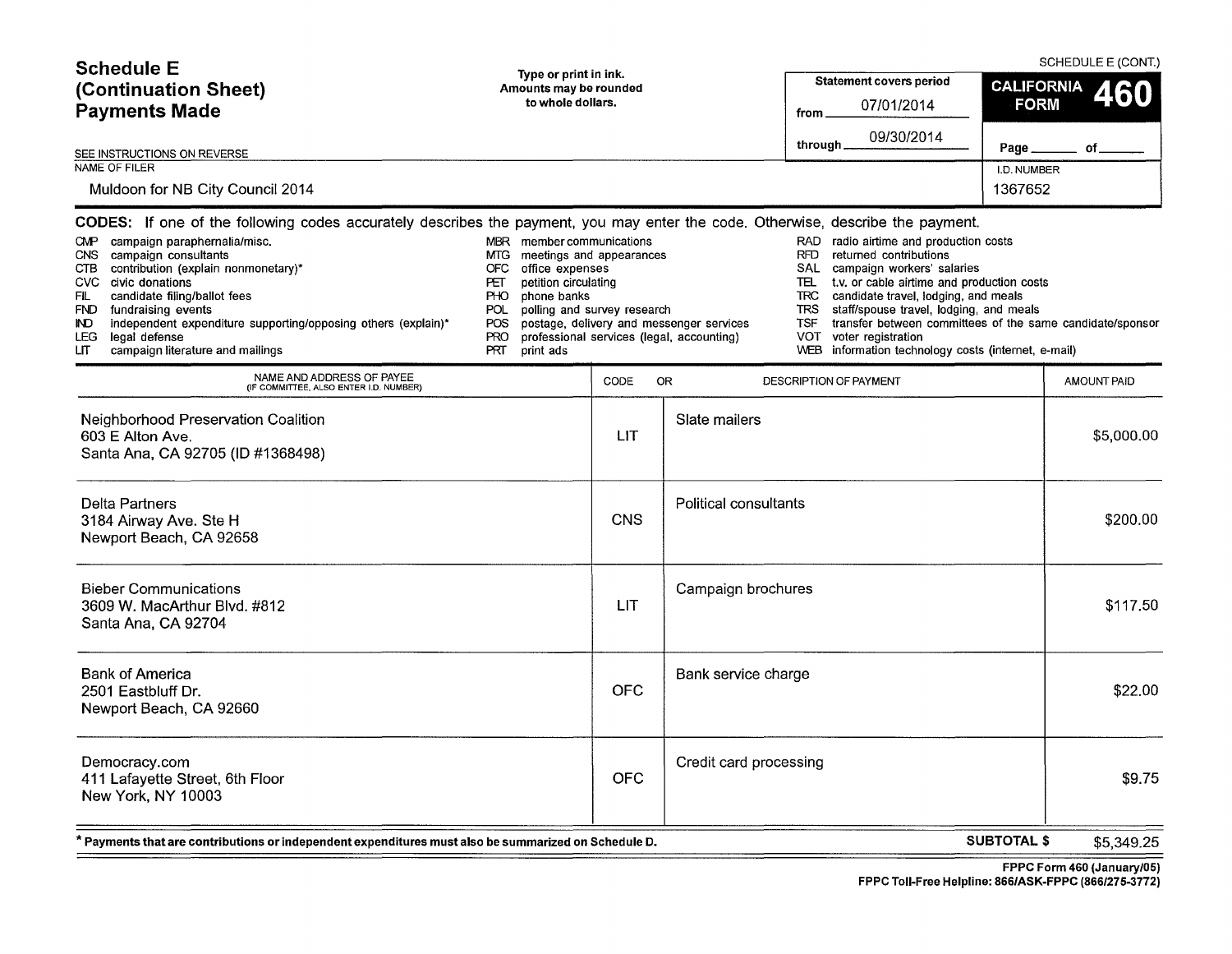| <b>Schedule E</b><br>(Continuation Sheet)<br><b>Payments Made</b>                                                                                                                                                                                                                                                                                                                                                                                                                                                              | Type or print in ink.<br>Amounts may be rounded<br>to whole dollars.                                                                                                                                                                                     |            |                                                                                       | <b>Statement covers period</b><br>07/01/2014<br>from<br>09/30/2014                                    |                                                                                                                                                                                                                                                                                                                                                                   |                        | SCHEDULE E (CONT.)<br><b>CALIFORNIA</b><br><b>FORM</b> |  |
|--------------------------------------------------------------------------------------------------------------------------------------------------------------------------------------------------------------------------------------------------------------------------------------------------------------------------------------------------------------------------------------------------------------------------------------------------------------------------------------------------------------------------------|----------------------------------------------------------------------------------------------------------------------------------------------------------------------------------------------------------------------------------------------------------|------------|---------------------------------------------------------------------------------------|-------------------------------------------------------------------------------------------------------|-------------------------------------------------------------------------------------------------------------------------------------------------------------------------------------------------------------------------------------------------------------------------------------------------------------------------------------------------------------------|------------------------|--------------------------------------------------------|--|
| SEE INSTRUCTIONS ON REVERSE                                                                                                                                                                                                                                                                                                                                                                                                                                                                                                    |                                                                                                                                                                                                                                                          |            |                                                                                       | through.                                                                                              |                                                                                                                                                                                                                                                                                                                                                                   | Page                   | of                                                     |  |
| NAME OF FILER<br>Muldoon for NB City Council 2014                                                                                                                                                                                                                                                                                                                                                                                                                                                                              |                                                                                                                                                                                                                                                          |            |                                                                                       |                                                                                                       |                                                                                                                                                                                                                                                                                                                                                                   | I.D. NUMBER<br>1367652 |                                                        |  |
| CODES: If one of the following codes accurately describes the payment, you may enter the code. Otherwise, describe the payment.<br>campaign paraphernalia/misc.<br><b>CMP</b><br>campaign consultants<br><b>CNS</b><br>contribution (explain nonmonetary)*<br><b>CTB</b><br>civic donations<br>CVC<br>FIL<br>candidate filing/ballot fees<br><b>FND</b><br>fundraising events<br>independent expenditure supporting/opposing others (explain)*<br><b>ND</b><br>legal defense<br>LEG.<br>campaign literature and mailings<br>ιπ | member communications<br><b>MBR</b><br>meetings and appearances<br>MTG<br><b>OFC</b><br>office expenses<br>petition circulating<br>PΞ<br><b>PHO</b><br>phone banks<br><b>POL</b><br>polling and survey research<br>POS<br><b>PRO</b><br>PRT<br>print ads |            | postage, delivery and messenger services<br>professional services (legal, accounting) | RAD<br><b>RFD</b><br>SAL<br>TEL<br><b>TRC</b><br><b>TRS</b><br><b>TSF</b><br><b>VOT</b><br><b>WEB</b> | radio airtime and production costs<br>returned contributions<br>campaign workers' salaries<br>t.v. or cable airtime and production costs<br>candidate travel, lodging, and meals<br>staff/spouse travel, lodging, and meals<br>transfer between committees of the same candidate/sponsor<br>voter registration<br>information technology costs (internet, e-mail) |                        |                                                        |  |
| NAME AND ADDRESS OF PAYEE<br>(IF COMMITTEE, ALSO ENTER I.D. NUMBER)                                                                                                                                                                                                                                                                                                                                                                                                                                                            |                                                                                                                                                                                                                                                          | CODE       | OR.                                                                                   | DESCRIPTION OF PAYMENT                                                                                |                                                                                                                                                                                                                                                                                                                                                                   |                        | AMOUNT PAID                                            |  |
| Democracy.com<br>411 Lafayette Street, 6th Floor<br>New York, NY 10003                                                                                                                                                                                                                                                                                                                                                                                                                                                         |                                                                                                                                                                                                                                                          | <b>OFC</b> | Credit card processing                                                                |                                                                                                       |                                                                                                                                                                                                                                                                                                                                                                   |                        | \$42.90                                                |  |
| Democracy.com<br>411 Lafayette Street, 6th Floor<br>New York, NY 10003                                                                                                                                                                                                                                                                                                                                                                                                                                                         |                                                                                                                                                                                                                                                          | <b>OFC</b> | Credit card processing                                                                |                                                                                                       |                                                                                                                                                                                                                                                                                                                                                                   |                        | \$42.90                                                |  |

| * Payments that are contributions or independent expenditures must also be summarized on Schedule D. | <b>SUBTOTAL \$</b> | 187.20                 |         |
|------------------------------------------------------------------------------------------------------|--------------------|------------------------|---------|
| Democracy.com<br>411 Lafayette Street, 6th Floor<br>New York, NY 10003                               | <b>OFC</b>         | Credit card processing | \$19.50 |
| Democracy.com<br>411 Lafayette Street, 6th Floor<br>New York, NY 10003                               | <b>OFC</b>         | Credit card processing | \$39.00 |
| Democracy.com<br>411 Lafayette Street, 6th Floor<br>New York, NY 10003                               | <b>OFC</b>         | Credit card processing | \$42.90 |
| 4 I Laidybub Oliter, Olli Flour<br>New York, NY 10003                                                | VI V               |                        | 472.00  |

FPPC Form 460 (January/05)

FPPC Toll-Free Helpline: 866/ASK-FPPC (866/275-3772)